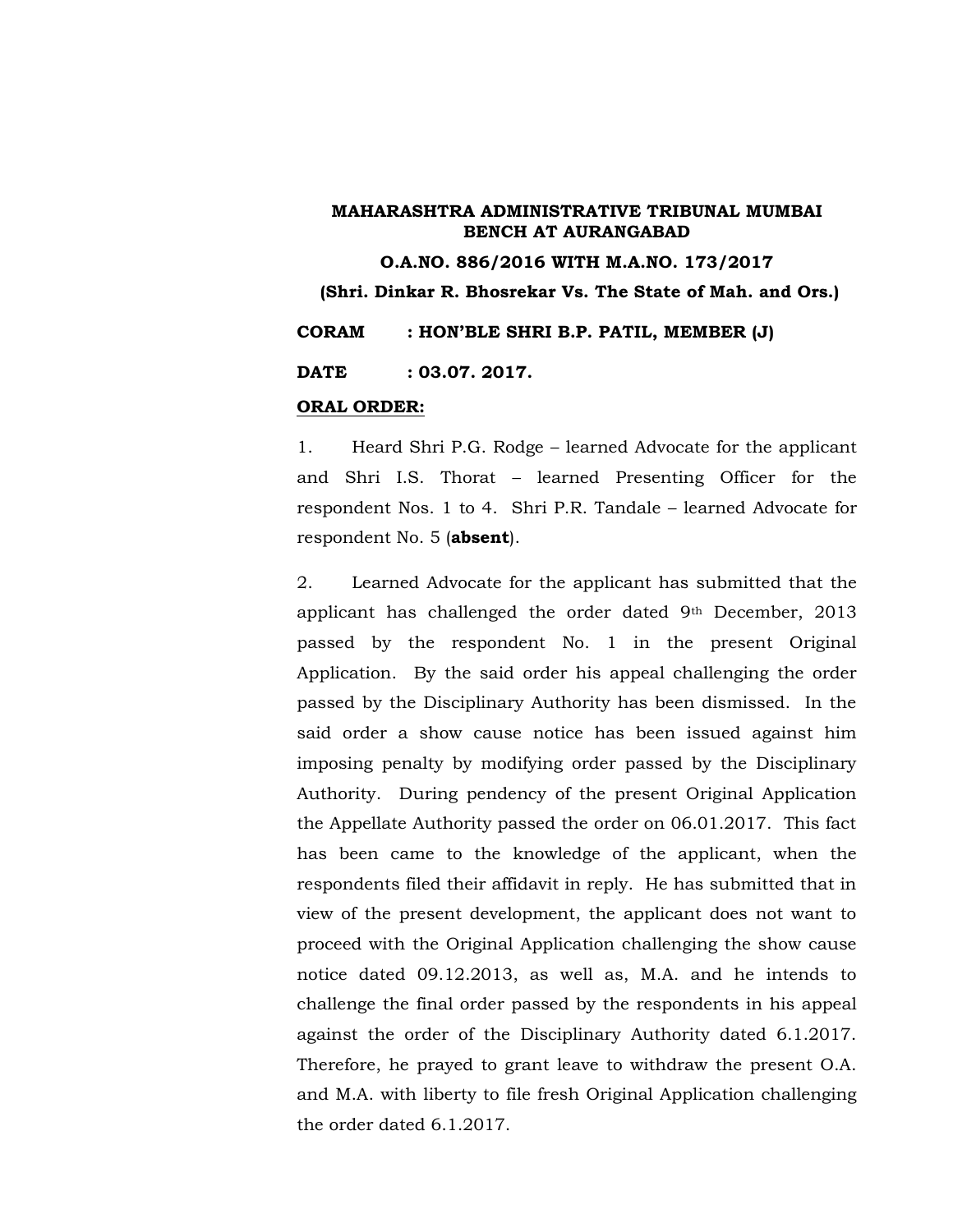## **:: - 2 - :: O.A.NO. 886/2016 WITH M.A.NO. 173/2017**

3. Learned Presenting Officer has submitted that necessary orders may be passed.

4. The applicant does not want to proceed with the present Original Application, as well as, Miscellaneous Application, since final order has been passed by the Appellate Disciplinary Authority on 6.1.2017. Therefore, liberty is granted to the applicant to withdraw the O.A., as well as, M.A. with liberty to file fresh Original Application.

5. Accordingly, the O.A. and M.A. both stand disposed of as withdrawn with no order as to costs.

**MEMBER (J)**

ORAL ORDERS 03.07.2017-HDD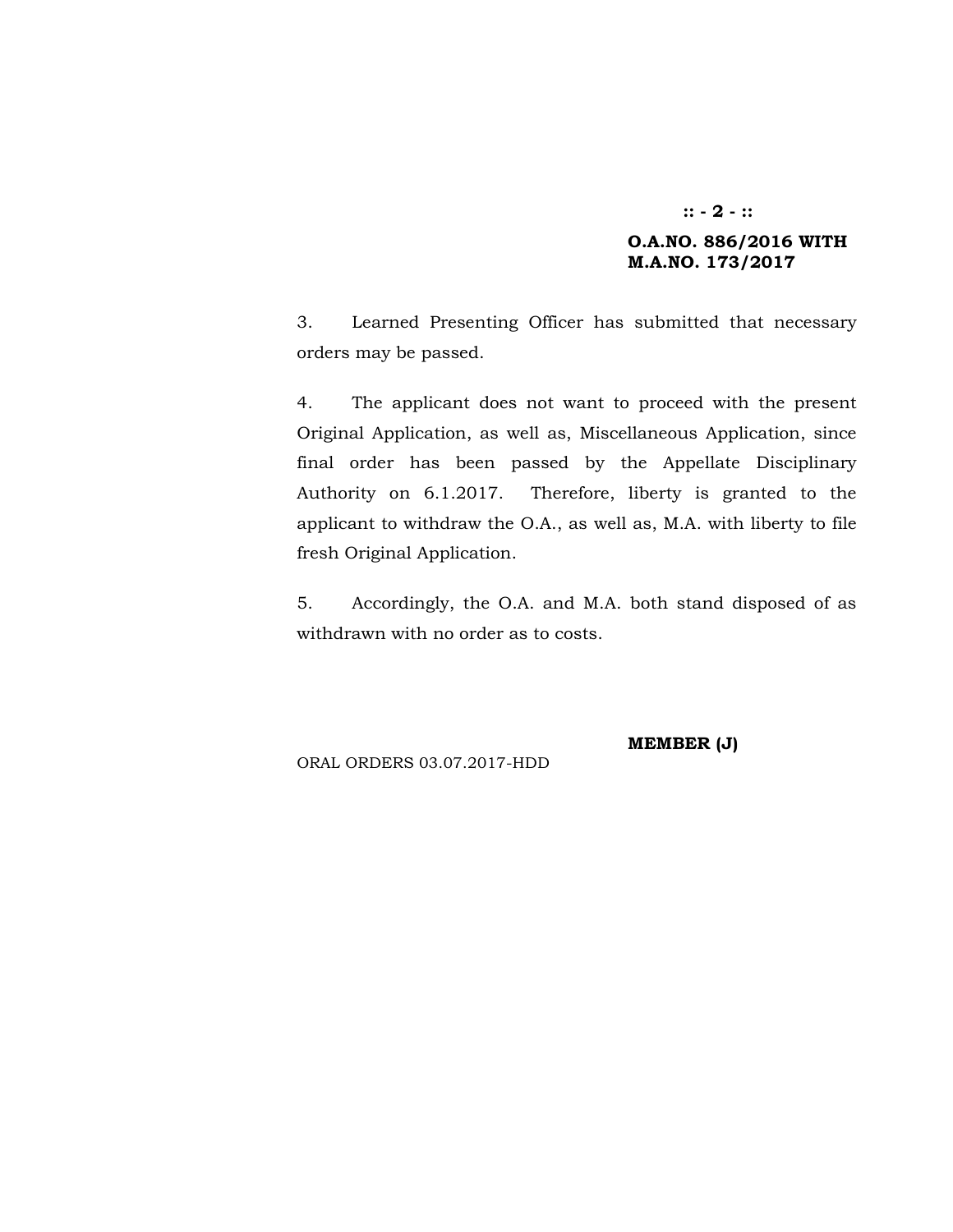**M.A.NO. 213/2017 IN O.A.NO. 700/2012**

**(Shri. Atharoddin A. Siddique Vs. The State of Mah. and Ors.)**

**CORAM : HON'BLE SHRI B.P. PATIL, MEMBER (J)**

**DATE : 03.07. 2017.**

#### **ORAL ORDER:**

1. Heard Shri Y.P. Deshmukh – learned Advocate for the applicant and Smt. Resha S. Deshmukh – learned Presenting Officer for the respondent Nos. 1 to 4. Shri P.R. Tandale – learned Advocate for respondent No. 5 (**absent**).

2. At the request of learned Advocate for the applicant, S.O. to 26th July, 2017 to enable him to file an application for restoration of Original Application No. 700/2012, which was dismissed in default by this Tribunal by an order dated 1.7.2015.

ORAL ORDERS 03.07.2017-HDD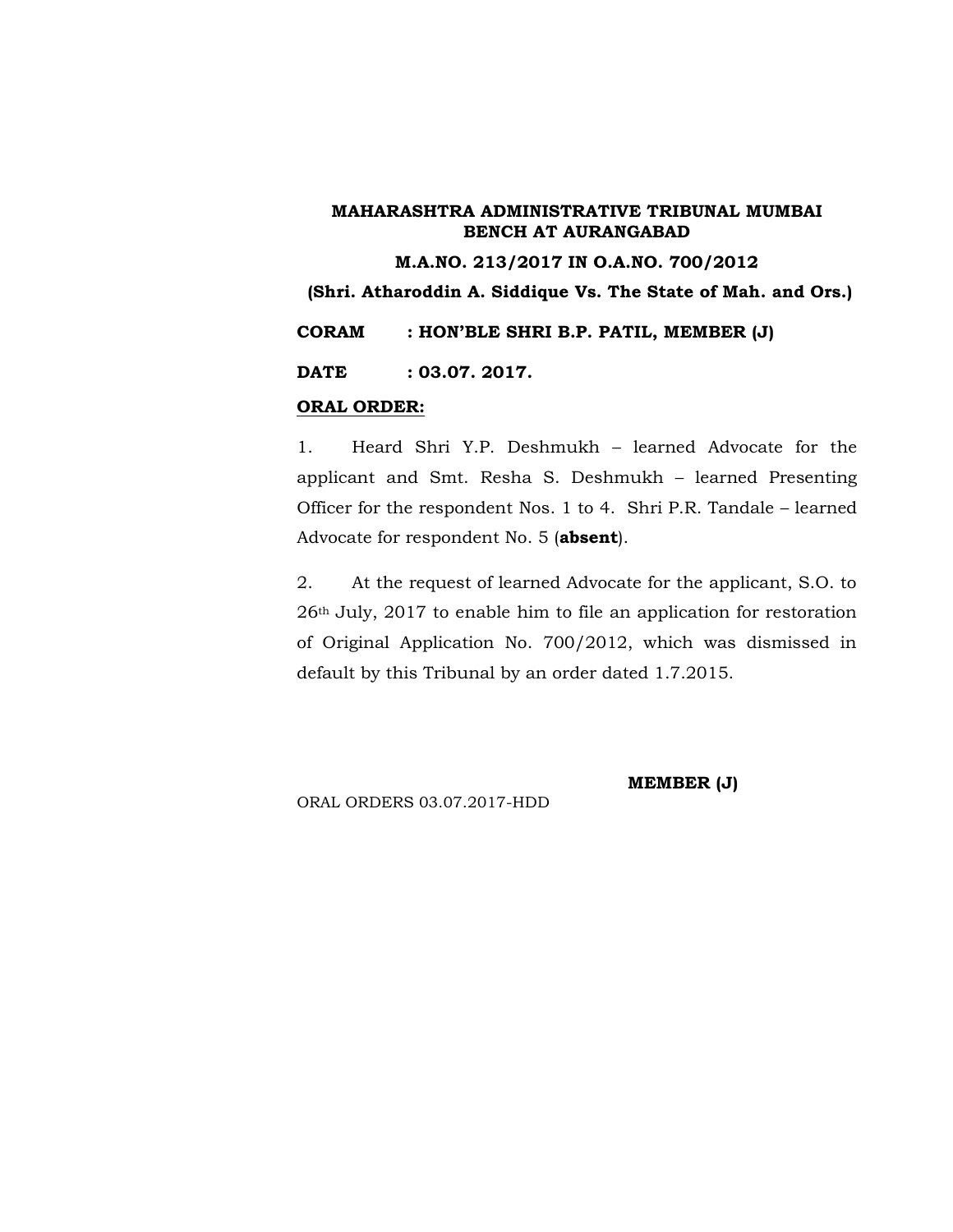#### **ORIGINAL APPLICATION NO. 97 OF 2017**

**(Shri. Sayyd M. Ali Sayyd K. Ali Vs. The State of Mah. and Ors.)**

**CORAM : HON'BLE SHRI B.P. PATIL, MEMBER (J)**

**DATE : 03.07. 2017.**

#### **ORAL ORDER:**

1. Heard Shri K.B. Jadhav – learned Advocate for the applicant and Shri M.P. Gude – learned Presenting Officer for the respondents.

2. On instructions, learned Advocate for the applicant has submitted that the applicant has challenged the impugned order dated 09.01.2017 by filing an appeal before the Competent Authority and, therefore, the applicant does not want to proceed with the present Original Application. He seeks leave of this Tribunal to withdraw the present Original Application with liberty to file fresh Original Application on final decision on the appeal.

3. In view of the submissions made by the learned Advocate for the applicant, leave is granted to the applicant to withdraw the present Original Application with liberty to approach this Tribunal as and when occasion arises.

4. Accordingly, the present Original Application stands disposed of as withdrawn with liberty as sought for by the applicant. There shall be no order as to costs.

#### **MEMBER (J)**

#### ORAL ORDERS 03.07.2017-HDD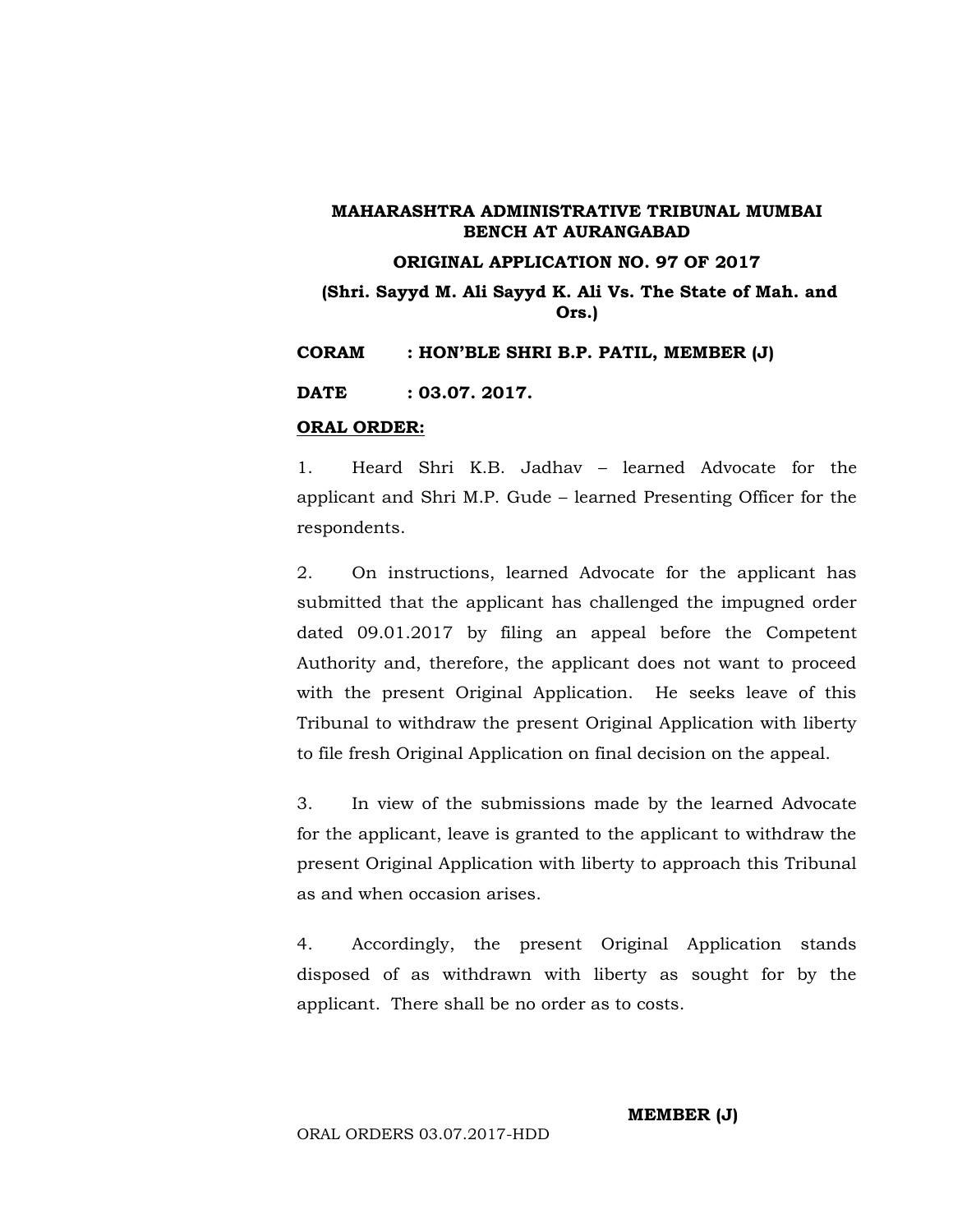#### **ORIGINAL APPLICATION NO. 468 OF 2016**

**(Shri. Padmakar S. Ghodke Vs. The State of Mah. and Ors.)**

**CORAM : HON'BLE SHRI B.P. PATIL, MEMBER (J)**

**DATE : 03.07. 2017.**

#### **ORAL ORDER:**

1. Shri Nilesh J. Patil – learned Advocate for the applicant (**absent**). Shri V.R. Bhumkar – learned Presenting Officer for the respondents, present.

2. Learned Presenting Officer has placed on record a copy of letter dated 29.05.2017 addressed by Tahsildar, Ausa to the Sub Divisional Officer, Ausa-Renapur. The copy of the said letter is taken on record and marked as document 'X' for the purposes of identification.

3. On perusal of the aforesaid letter it reveals that the enquiry report has been submitted by the Enquiry Officer i.e. Naib Tahsildar, Ausa to the office of Tahsildar, Ausa.

4. Learned Presenting Officer further submitted that he has not received instructions from the Sub Divisional Officer, Ausa- Renapur, as regards final decision taken on the enquiry report submitted by the Naib Tahsildar, Ausa, dated 29.05.2017. He, therefore, sought time.

5. On the previous occasion i.e. on 14.6.2017, this Tribunal had issued direction to the Sub Divisional Officer, Ausa-Renapur, to take final decision on the enquiry report submitted by the Enquiry Officer i.e. Naib Tahsildar (1), Ausa, dated 29.05.2017 on its own merit. In spite of specific direction given by this Tribunal to respondent No. 5 i.e. Sub Divisional Officer, Ausa/Renapur, he has not taken any decision on the enquiry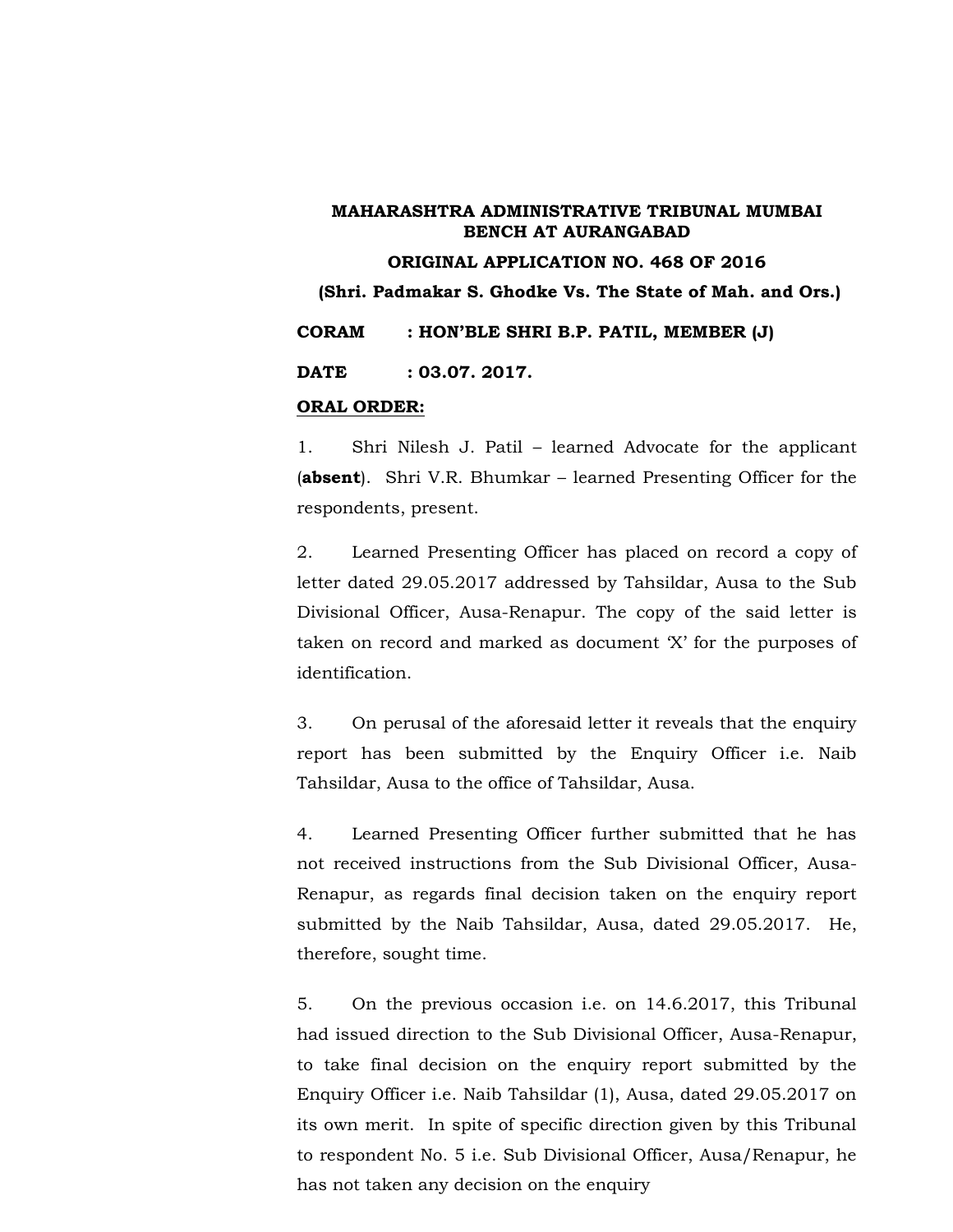## **:: - 2 - :: O.A. NO. 468 OF 2016**

report dated 29.05.2017 and not made a submissions in that regard before this Tribunal. It seems that the respondent No. 5 has not followed the directions given by this Tribunal.

6. Hence, Sub Divisional Officer, Ausa/Renapur is directed to state by filing affidavit as to whether final decision on enquiry report has been taken by this date. If he has taken decision on the enquiry report to produce copy of the decision on record. If he has not yet taken decision, he is directed to take final decision on enquiry report, on or before 13<sup>th</sup> July, 2017.

7. S.O. to 13th July, 2017.

**MEMBER (J)**

ORAL ORDERS 03.07.2017-HDD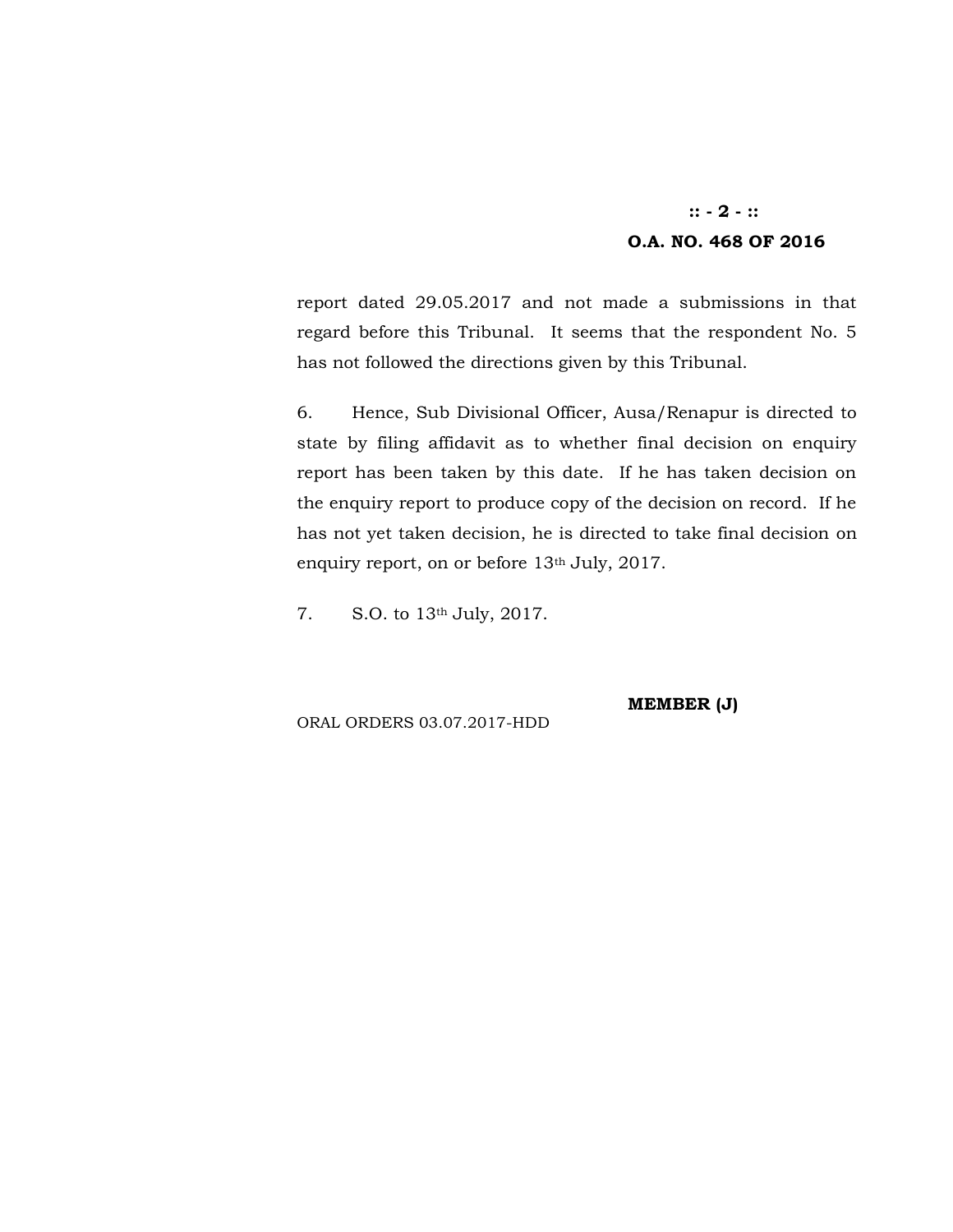## **ORIGINAL APPLICATION NO. 724 OF 2016**

**(Shri. Sirajoddin K. Ansari Vs. The State of Mah. and Ors.)**

**CORAM : HON'BLE SHRI B.P. PATIL, MEMBER (J)**

**DATE : 03.07. 2017.**

#### **ORAL ORDER:**

1. Heard Shri D.T. Devane, learned Advocate holding for Shri Shamsundar B. Patil – learned Advocate for the applicant and Mrs. Priya R. Bharaswadkar – learned Presenting Officer for the respondents.

2. At the request of learned Advocate for the applicant, S.O. to 27th July, 2017.

ORAL ORDERS 03.07.2017-HDD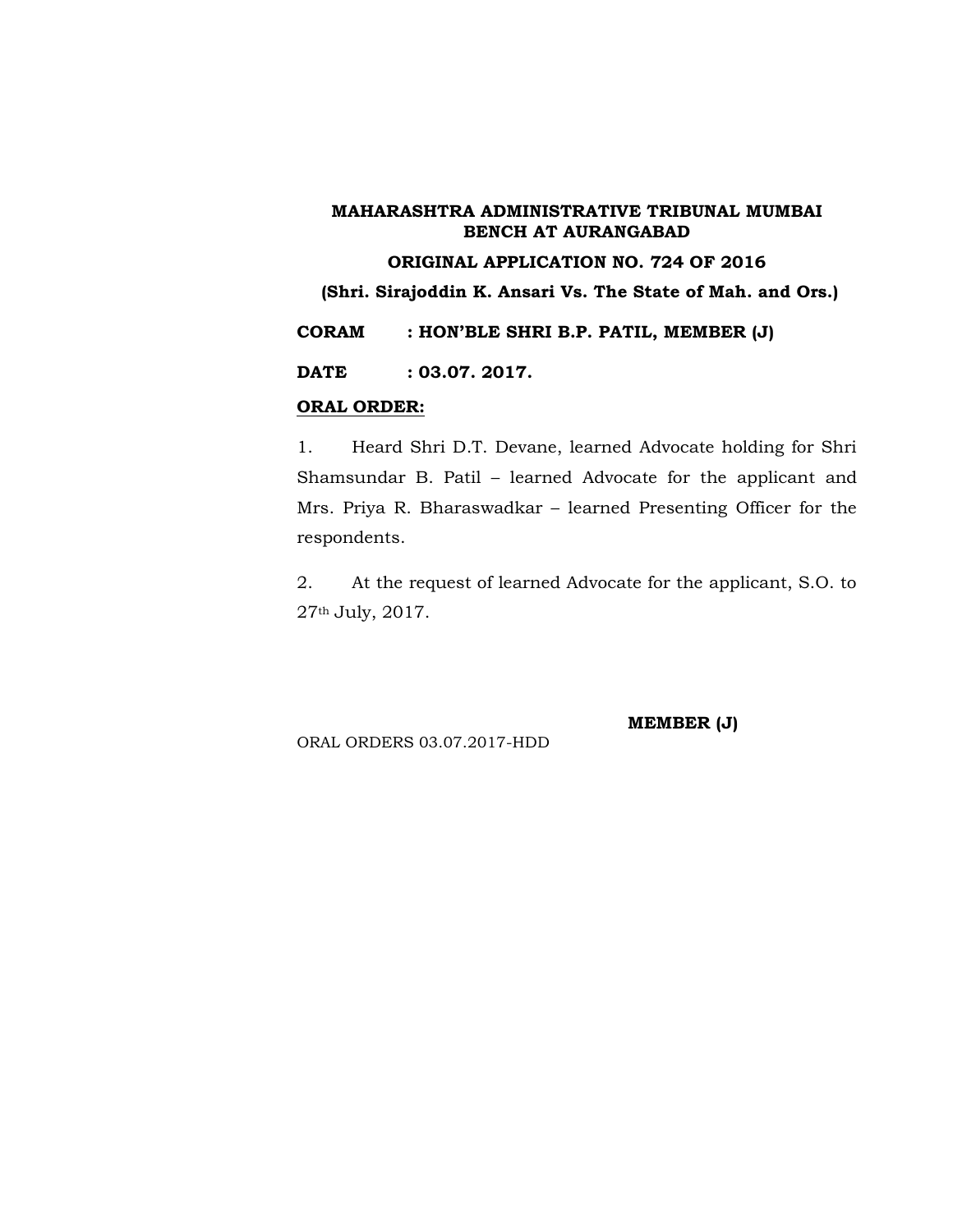#### **ORIGINAL APPLICATION NO. 314 OF 2017**

**(Shri. Deepak S. Mahalinge Vs. The State of Mah. and Ors.)**

**CORAM : HON'BLE SHRI B.P. PATIL, MEMBER (J)**

**DATE : 03.07. 2017.**

#### **ORAL ORDER:**

1. Heard Shri A.S. Reddy – learned Advocate for the applicant and Shri M.S. Mahajan – learned Chief Presenting Officer for the respondents.

2. On instructions, learned Advocate for the applicant has submitted that the applicant does not want to proceed with the present Original Application. He, therefore, seeks leave of this Tribunal to withdraw the present Original Application.

3. In view of the submissions made by the learned Advocate for the applicant, leave is granted to the applicant to withdraw the present Original Application

4. Accordingly, the present Original Application stands disposed of as withdrawn with no order as to costs.

**MEMBER (J)**

ORAL ORDERS 03.07.2017-HDD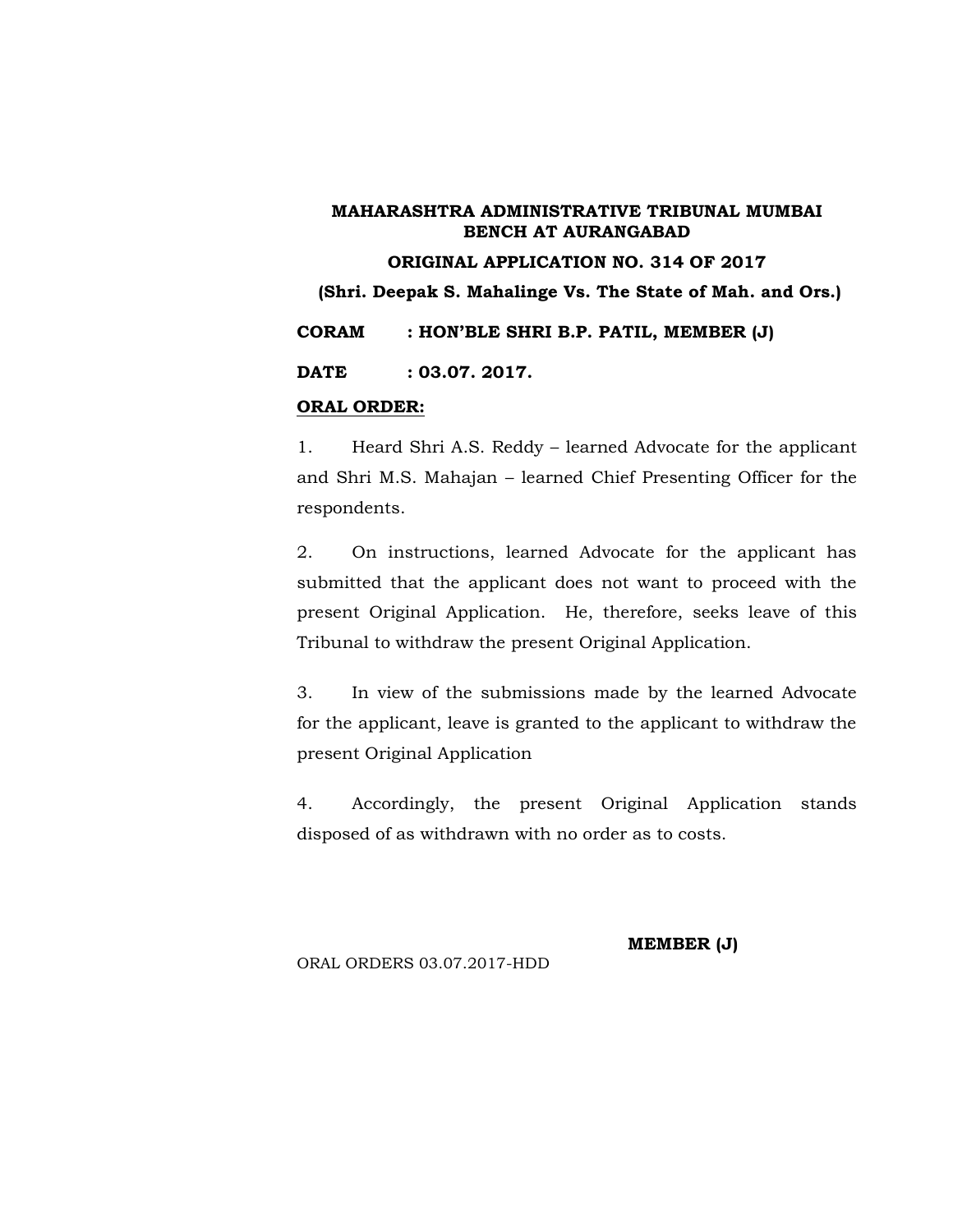# **ORIGINAL APPLICATION NO. 417 OF 2017 (Smt. Ranjana A. Surkar Vs. The State of Mah. and Ors.) CORAM : HON'BLE SHRI B.P. PATIL, MEMBER (J) DATE : 03.07. 2017.**

#### **ORAL ORDER:**

1. Heard Shri D.T. Devane – learned Advocate for the applicant and Shri M.S. Mahajan - learned Chief Presenting Officer for the respondents.

2. Learned Advocate for the applicant has submitted that the applicant is serving as Metron in Swami Ramanand Teerth Rural Hospital & Medical College, Ambajogai, Dist. Beed, since 2009. She is due for retirement in the month of April, 2018, but the respondents transferred her by the impugned transfer order dated 14.06.2017 to General Hospital, Dhule. He has submitted that the said impugned order has been passed only to accommodate respondent No. 5 viz. Smt. Usha Shriram Bhatane. He has submitted that the provisions under Section 5 (1) of the Maharashtra Government Servants Regulation of Transfers and Prevention of Delay In Discharge of Official Duties Act, 2005 (for short 'the Transfer Act of 2005') has not been considered by the respondents. He has submitted that the applicant is not yet relieved from the present posting. He, therefore, prayed to stay the execution of the impugned transfer order dated 14.06.2017.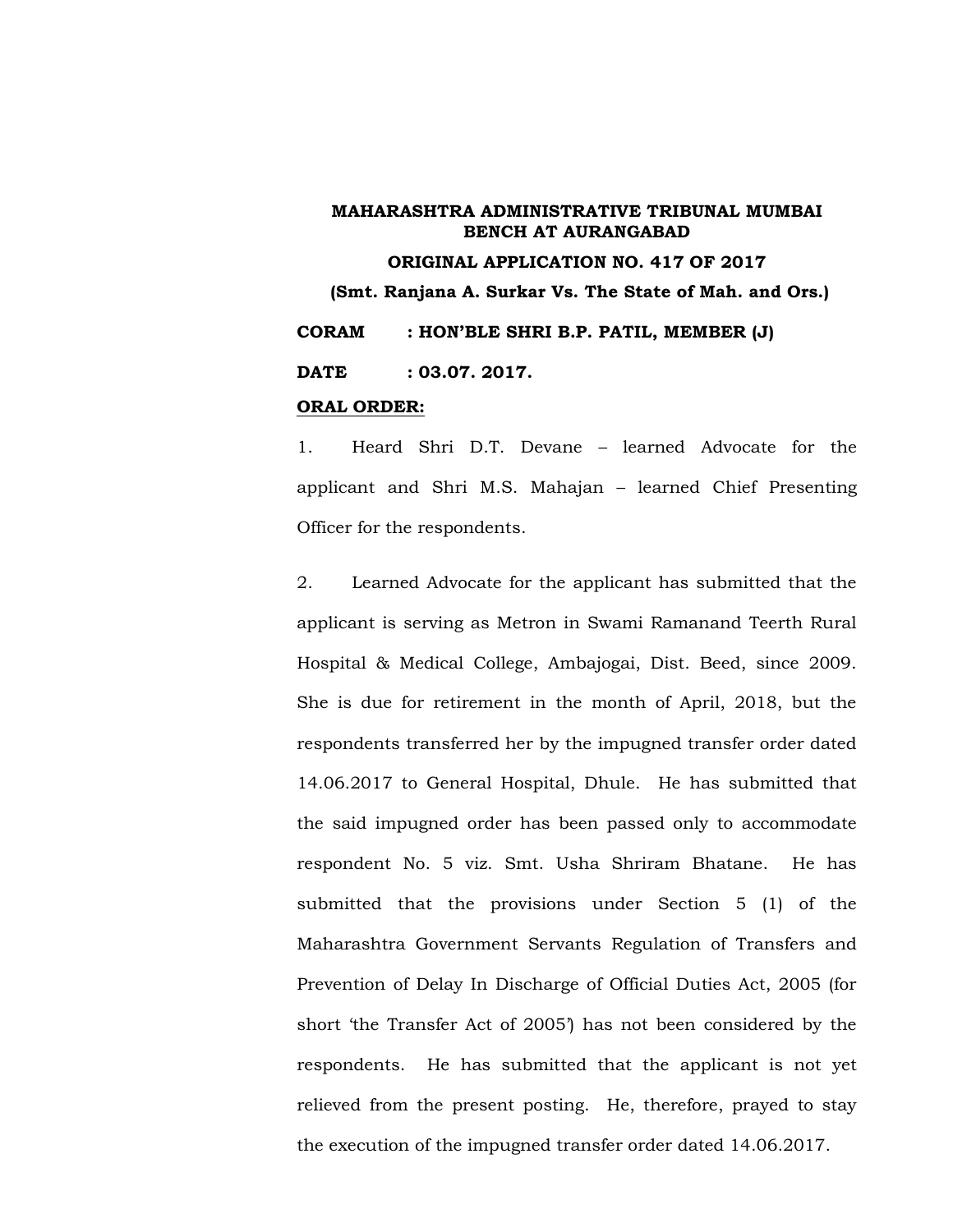## **:: - 2 - :: O.A. NO. 417 OF 2017**

3. Learned Chief Presenting Officer has submitted that the order has been passed by following provisions of Sections 4 (4) and 4 (5) of the Transfer Act of 2005 and, therefore, he submits that the prayer for interim relief made on behalf of the applicant be rejected. He has submitted that the respondents want to file detailed affidavit in reply and, therefore, he prays for time to file the same.

4. On perusal of the record, it reveals that the applicant has been transferred mid-term though she is due to retire within a year. Not only this, but also she has been transferred on the administrative ground under Section 4 (4) and 4 (5) of the Transfer Act of 2005, but the respondents have not recorded detailed reasons in the impugned transfer order. The said reasons need to be brought on record. In the circumstances, it is just to give opportunity to the respondents to file detailed affidavit in reply. Hence, two weeks' time is granted to the respondents to file affidavit in reply.

5. In the meanwhile, the respondents shall not relieve the applicant from the presenting posting, if already not relieved.

6. Issue notices to the respondents, returnable on  $17<sup>th</sup>$  July, 2017.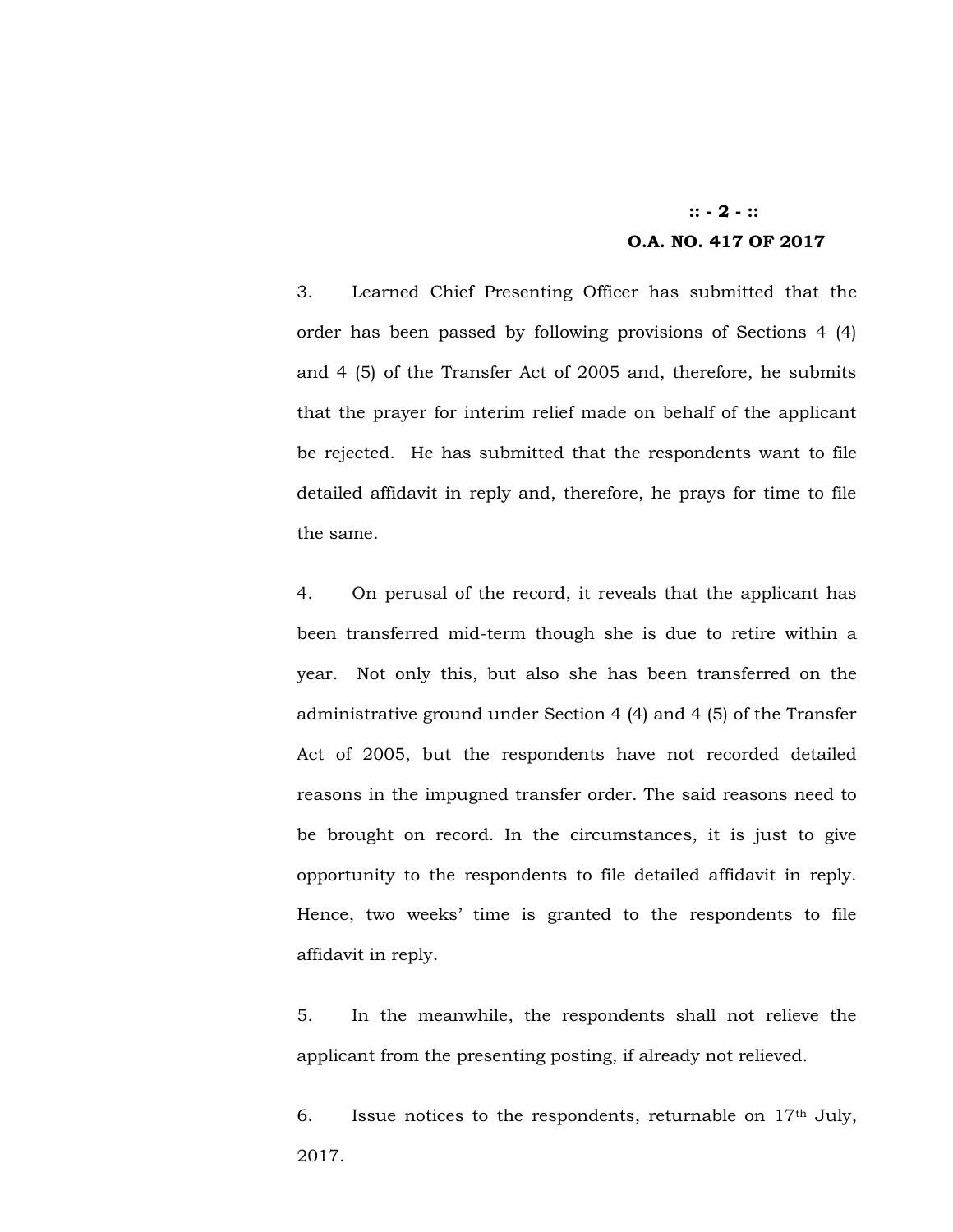## **:: - 3 - :: O.A. NO. 417 OF 2017**

7. Tribunal may take the case/s for final disposal at this stage and separate notice for final disposal shall not be issued.

8. Applicant is authorized and directed to serve on respondents intimation/notice of date of hearing duly authenticated by Registry, along with complete paper book of O.A. Respondent is put to notice that the case would be taken up for final disposal at the stage of admission hearing.

9. This intimation/notice is ordered under Rule 11 of the Maharashtra Administrative Tribunal (Procedure) Rules, 1988, and the question such as limitation and alternate remedy are kept open.

10. The service may be done by hand delivery, speed post, courier and acknowledgment be obtained and produced along with affidavit of compliance in the Registry before due date. Applicant is directed to file affidavit of compliance and notice.

- 11. S.O. to 17th July, 2017.
- 8. Steno copy and hamdust is allowed to both the parties.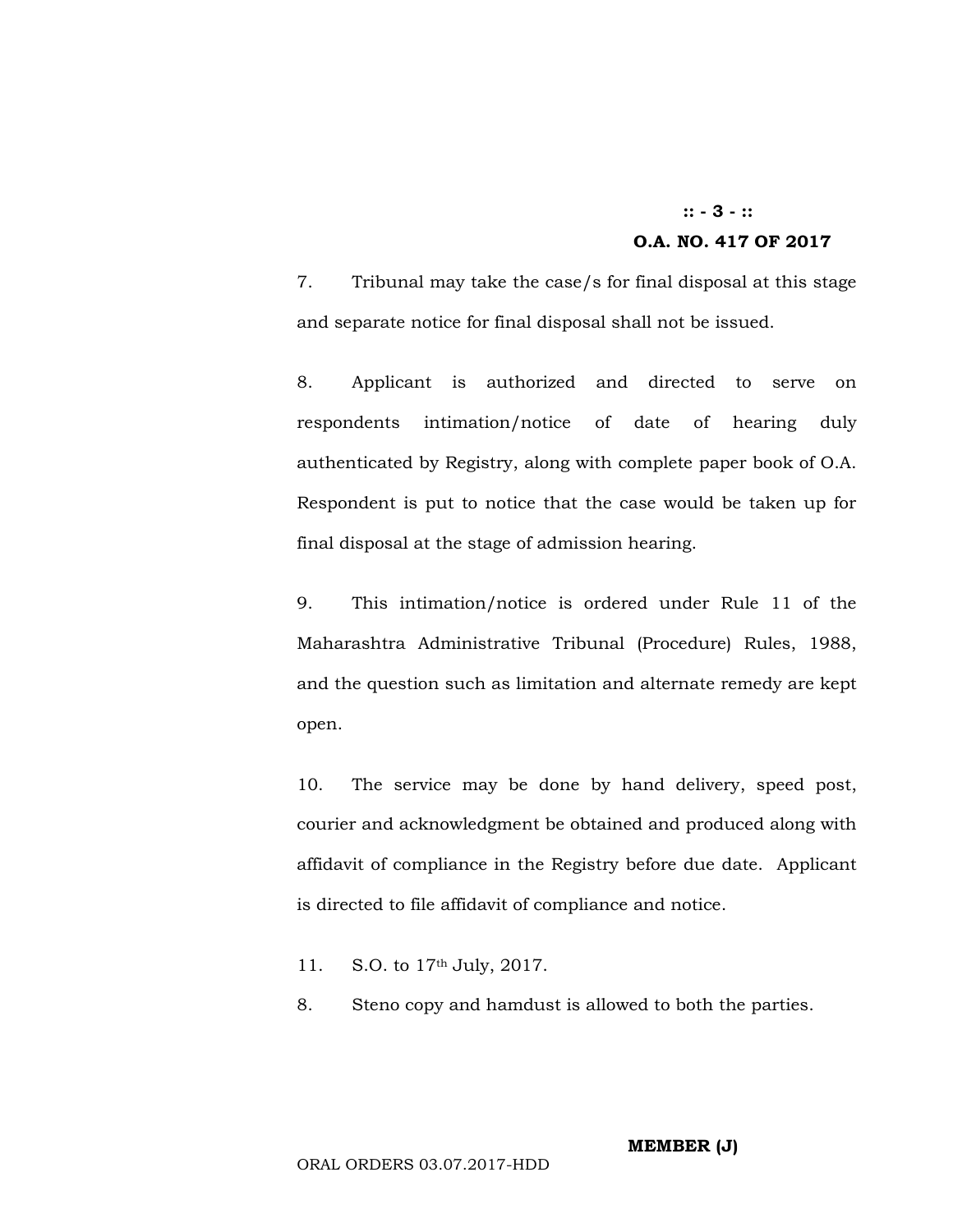#### **ORIGINAL APPLICATION NO. 540 OF 2016**

**(Shri Raghunandan D. Sapkale Vs. The State of Mah. and Ors.)**

**CORAM : HON'BLE SHRI B.P. PATIL, MEMBER (J) (This matter is placed before the Single Bench due to non-availability of Division Bench)**

**DATE : 03.07. 2017.**

#### **ORAL ORDER:**

1. Shri Bhausaheb S. Deshmukh – learned Advocate for the applicant (**absent**). Mrs. Priya R. Bharaswadkar – learned Presenting Officer for the respondents, present.

2. Since nobody appears for the applicant, S.O. to 24<sup>th</sup> July, 2017.

ORAL ORDERS 03.07.2017-HDD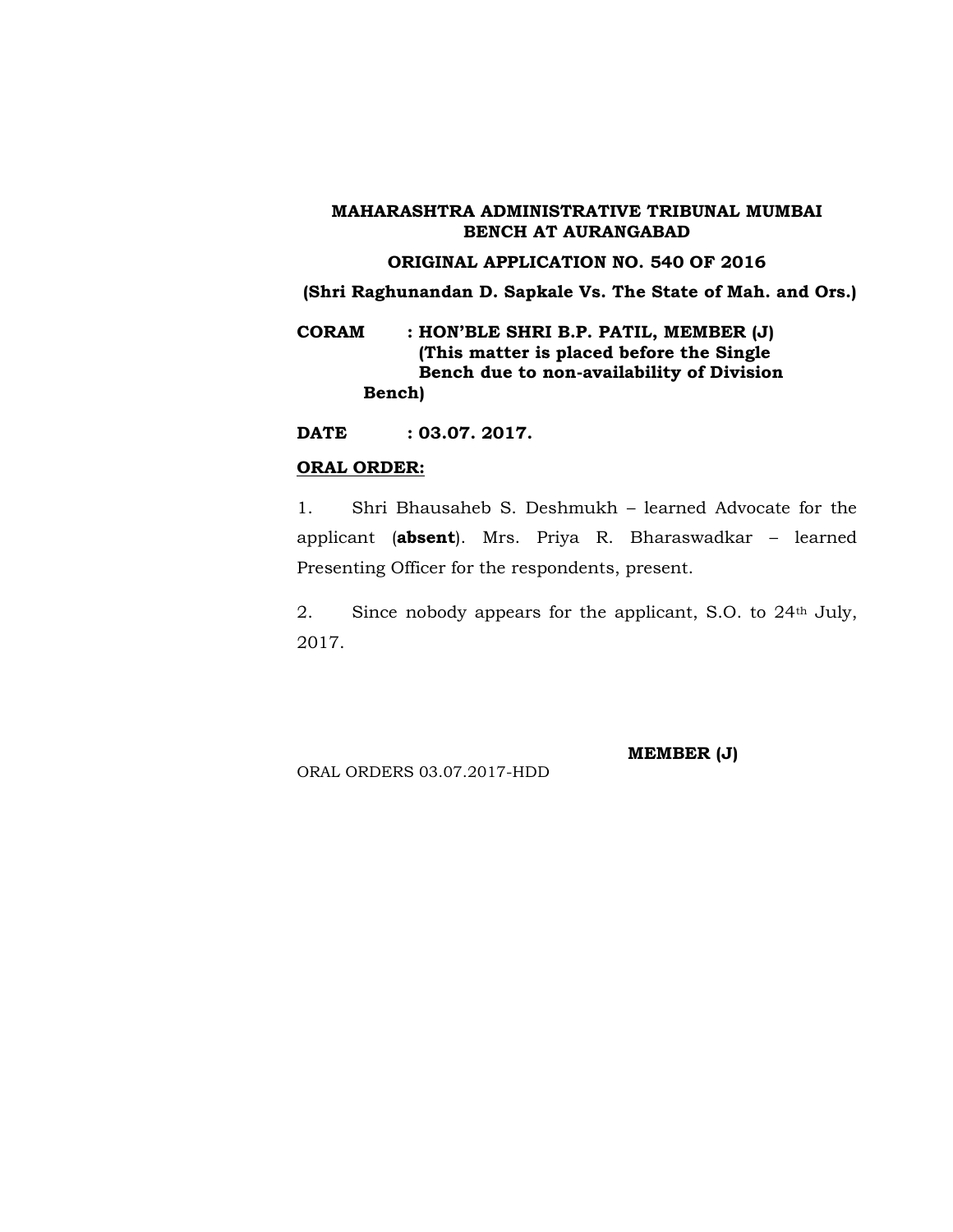#### **ORIGINAL APPLICATION NO. 832 OF 2016**

**(Shri Vishal P. Gangawane Vs. The State of Mah. and Ors.)**

**CORAM : HON'BLE SHRI B.P. PATIL, MEMBER (J) (This matter is placed before the Single Bench due to non-availability of Division Bench)**

**DATE : 03.07. 2017.**

#### **ORAL ORDER:**

1. Shri S.B. Mene, learned Advocate holding for Shri Ajay Deshpande – learned Advocate for the applicant and Shri S.K. Shirse – learned Presenting Officer for the respondents.

2. At the request of learned Advocate for the applicant, S.O. to 12th July, 2017.

ORAL ORDERS 03.07.2017-HDD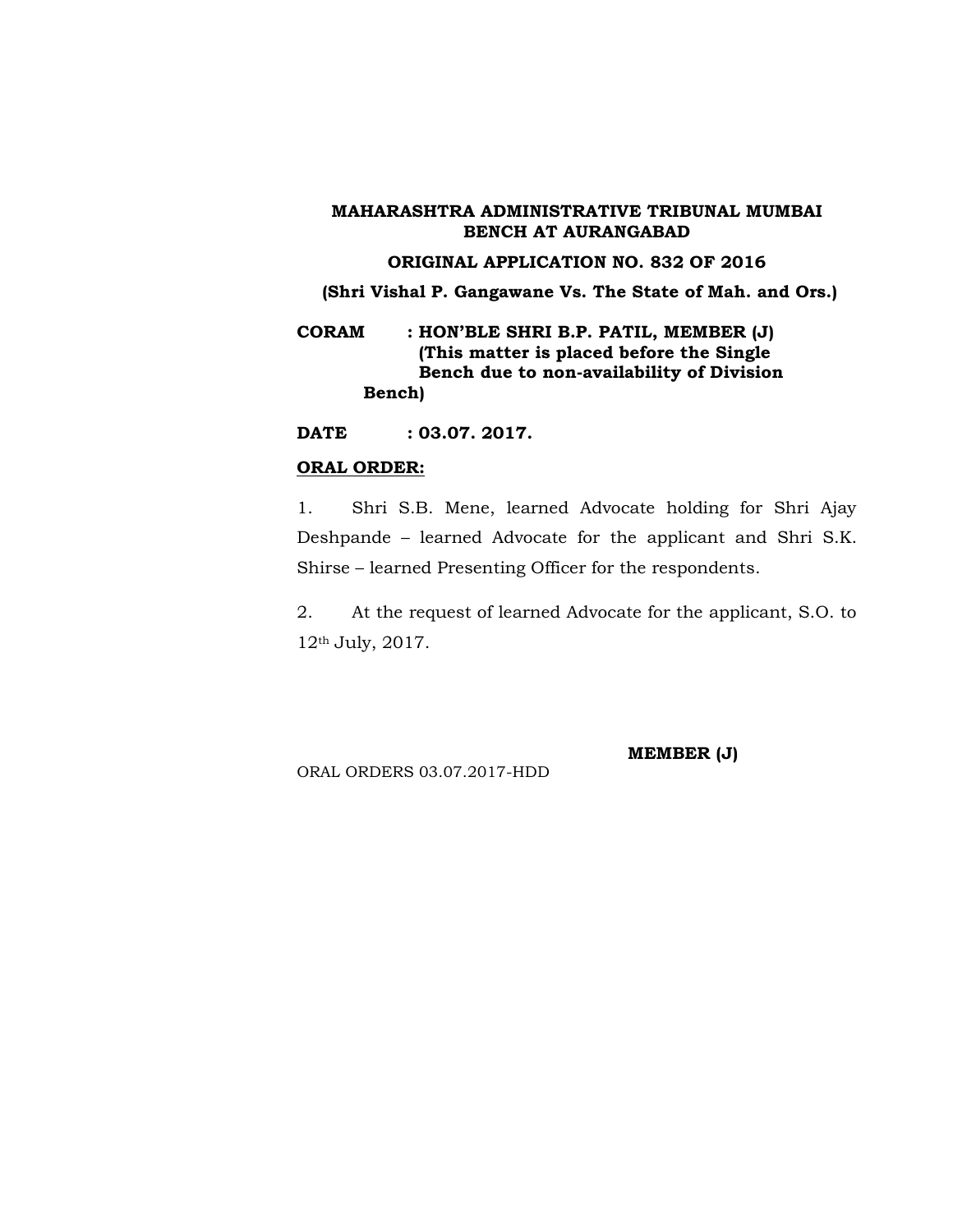#### **ORIGINAL APPLICATION NO. 18 OF 2017**

**(Smt. Ranjana S. Kamble Vs. The State of Mah. and Ors.)**

**CORAM : HON'BLE SHRI B.P. PATIL, MEMBER (J) (This matter is placed before the Single Bench due to non-availability of Division Bench)**

**DATE : 03.07. 2017.**

#### **ORAL ORDER:**

1. Heard Shri S.B. Gastgar – learned Advocate for the applicant and Shri M.S. Mahajan - learned Chief Presenting Officer for the respondents.

2. At the request of learned Advocate for the applicant, S.o. to 18th July, 2017.

ORAL ORDERS 03.07.2017-HDD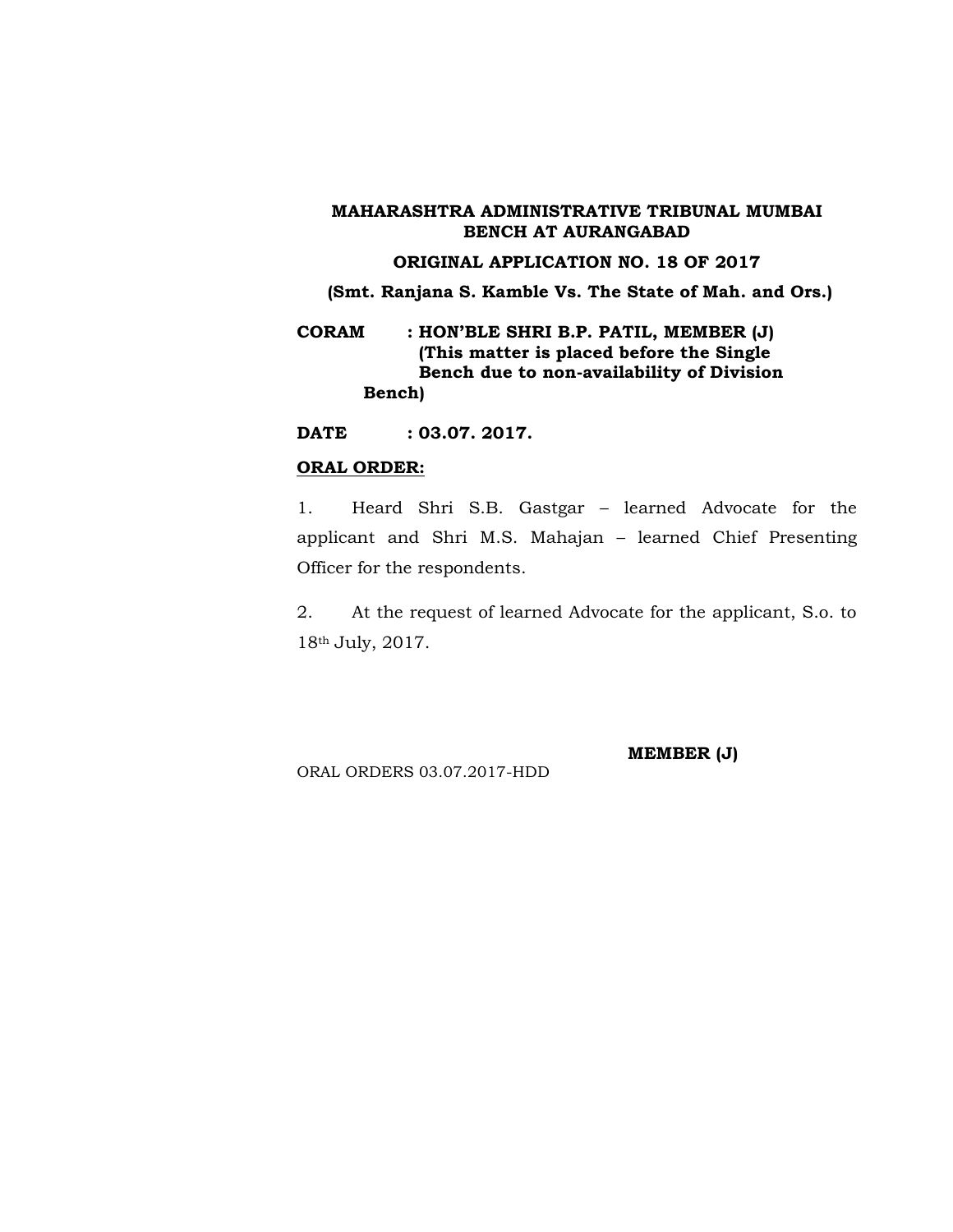### **M.A.NO. 358/2014 IN O.A.ST.1184/2014**

**(Dr. Gangadhar D. Chate Vs. The State of Mah. and Ors.)**

**CORAM : HON'BLE SHRI B.P. PATIL, MEMBER (J) (This matter is placed before the Single Bench due to non-availability of Division Bench)**

**DATE : 03.07. 2017.**

#### **ORAL ORDER:**

1. Shri S.V. Munde – learned Advocate for the applicant (**absent**). Smt. Sanjivani Deshmukh-Ghate – learned Presenting Officer for the respondents, present. Shri P.D. Suryawanshi – learned Advocate for respondent No. 4 (**absent**).

2. At the request of learned Presenting Officer for the respondents, S.O. to 27th July, 2017 for filing affidavit in reply.

ORAL ORDERS 03.07.2017-HDD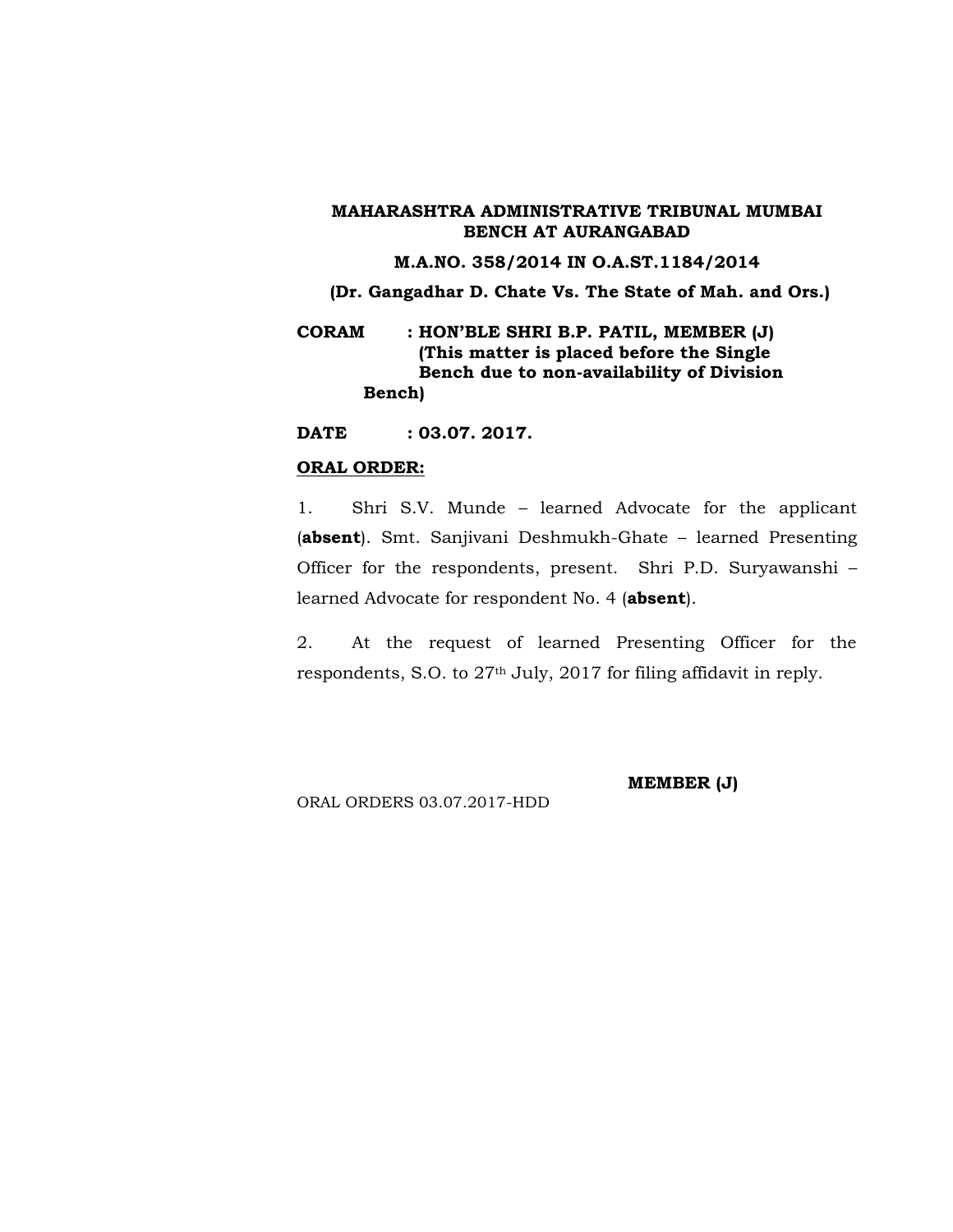### **M.A.NO. 345/2015 IN O.A.ST.NO. 952/2015**

**(Shri Dileep L. Gadchelwar Vs. The State of Mah. and Ors.)**

**CORAM : HON'BLE SHRI B.P. PATIL, MEMBER (J) (This matter is placed before the Single Bench due to non-availability of Division Bench)**

**DATE : 03.07. 2017.**

#### **ORAL ORDER:**

1. Shri A.M. Gaikwad – learned Advocate for the applicant (**absent**). Mrs. Deepali S. Deshpande – learned Presenting Officer for the respondents, present.

2. Since nobody appears for the applicant, S.O. to 27<sup>th</sup> July, 2017.

ORAL ORDERS 03.07.2017-HDD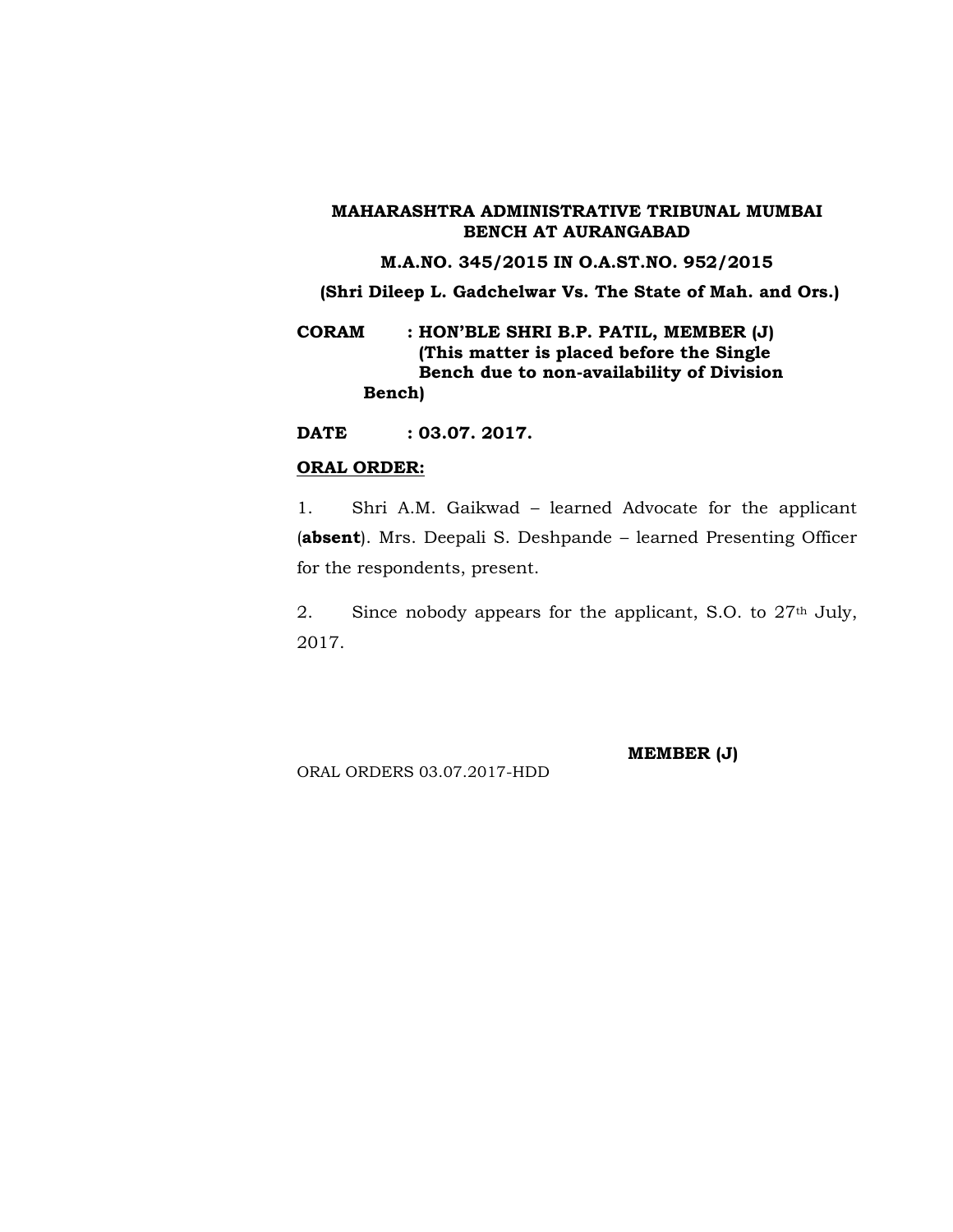#### **M.A.NO. 360/2016 IN O.A.ST.NO. 1544/2016**

**(Shri Ram Bapurao Pawar Vs. The State of Mah. and Ors.)**

**CORAM : HON'BLE SHRI B.P. PATIL, MEMBER (J) (This matter is placed before the Single Bench due to non-availability of Division Bench)**

**DATE : 03.07. 2017.**

## **ORAL ORDER:**

1. Heard Shri Amol R. Kurangal, learned Advocate holding for Shri C.R. Thorat – learned Advocate for the applicant and Shri M.P. Gude – learned Presenting Officer for the respondent No. 1 and Smt. Juee Palekar-Parlikar, learned Advocate holding for Shri S.D. Joshi – learned Advocate for respondent No. 2.

2. Learned Advocate for the applicant submits that he will file rejoinder during the course of the day.

3. S.O. to 27th July, 2017.

ORAL ORDERS 03.07.2017-HDD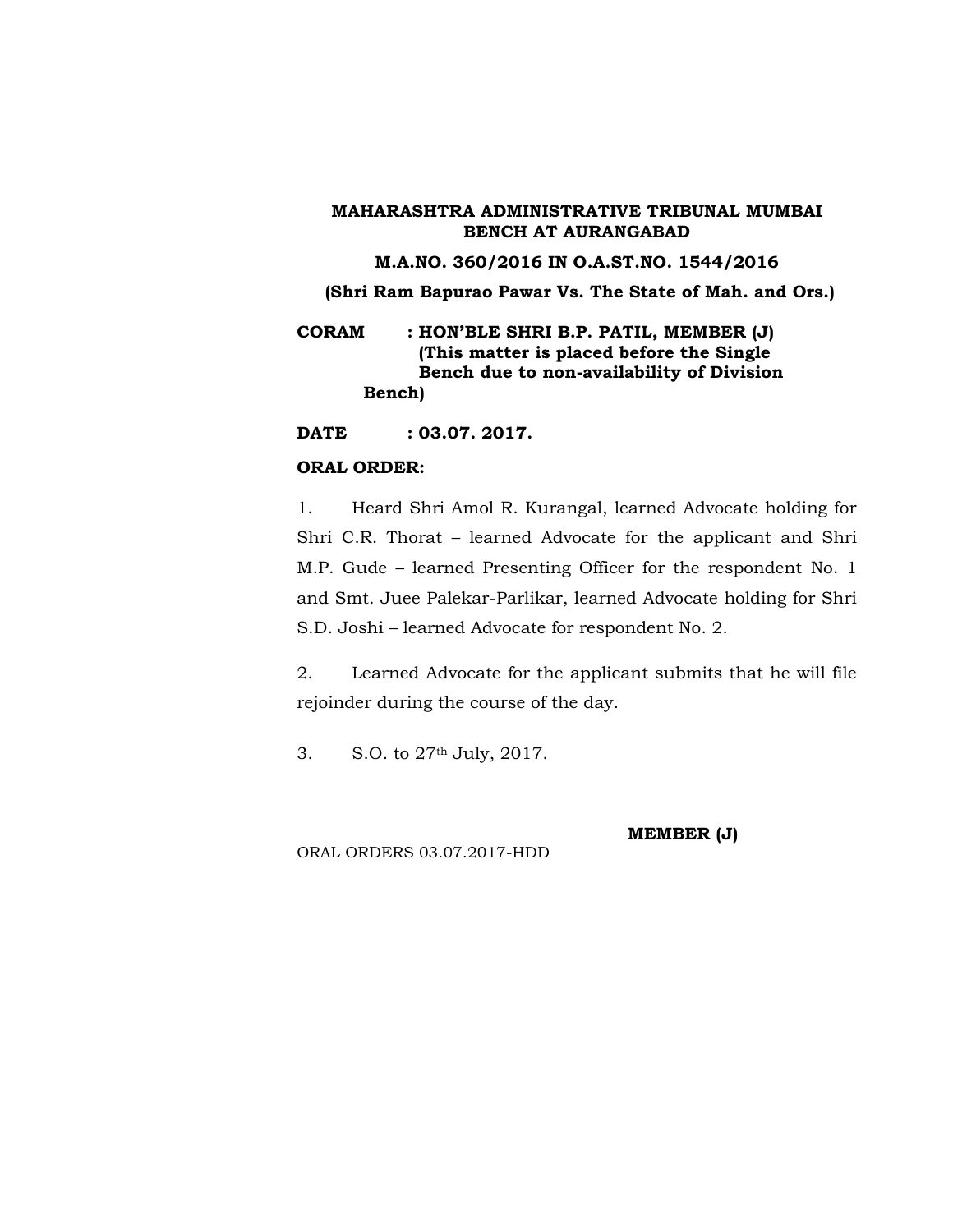**M.A. No. 218/2017 in O.A. St. No. 846/2017 (Shri Prasad P. Pawar & Anr. V/s. The State of Mah. & Ors.)**

**CORAM: HON'BLE SHRI B.P. PATIL, MEMBER (J). DATE : 03.07.2017.**

## **ORAL ORDER**:-

Heard Dr. Swapnil Tawshikar, learned Advocate for the applicants and Shri M.S. Mahajan, learned Chief Presenting Officer for the respondents.

2. For the reasons stated in the Misc. Application and since the cause, the prayers and reliefs sought are identical to avoid the multiplicity of proceedings, leave to sue jointly is granted. Accompanying O.A. be registered, if objections if any are complied with. M.A. stands disposed of accordingly. No order as to costs.

#### **KPB ORAL ORDER 03-07-2017**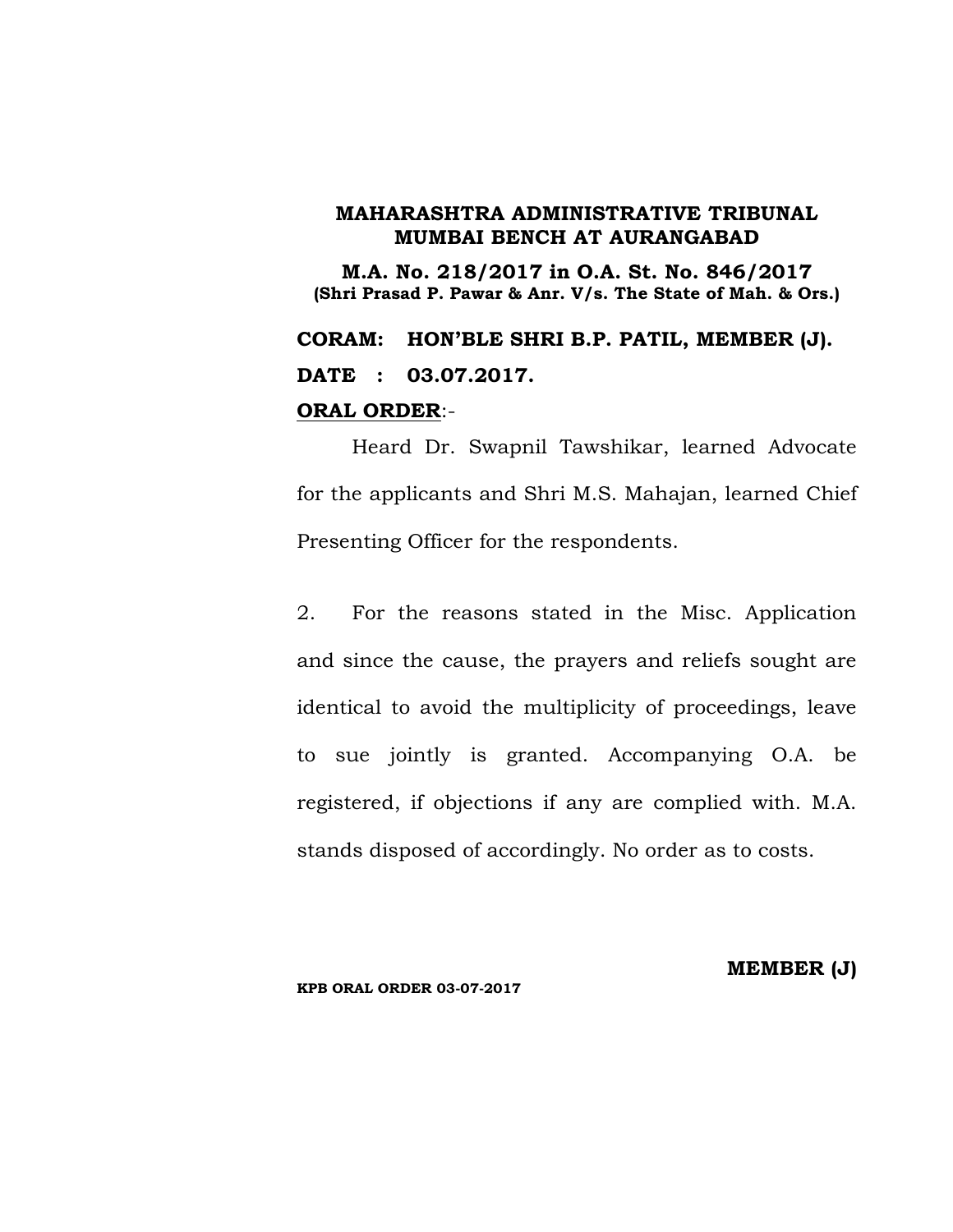**O.A. St. No. 846/2017 (Shri Prasad P. Pawar & Anr. V/s. The State of Mah. & Ors.) CORAM: HON'BLE SHRI B.P. PATIL, MEMBER (J). DATE : 03.07.2017.**

#### **ORAL ORDER**:-

Heard Dr. Swapnil Tawshikar, learned Advocate for the applicants and Shri M.S. Mahajan, learned Chief Presenting Officer for the respondents.

2. Learned Advocate for the applicants has submitted that the applicants were transferred by order dated 30.05.2017 and accordingly, they were relieved and they took charge of their new posting w.e.f. 7.6.2017 & 1.06.2017 respectively. But thereafter, the impugned order dated 22.06.2017 came to be passed by the respondent no. 3 cancelling the previous order with a direction to join their earlier postings. He has submitted that the applicants joined their duties and shifted their families on the place of posing in view of the order dated 30.05.2017. He has submitted that both the applicants are working as Craft Instructor (Mechanical Electronics) and therefore, transfer cannot be cancelled on the ground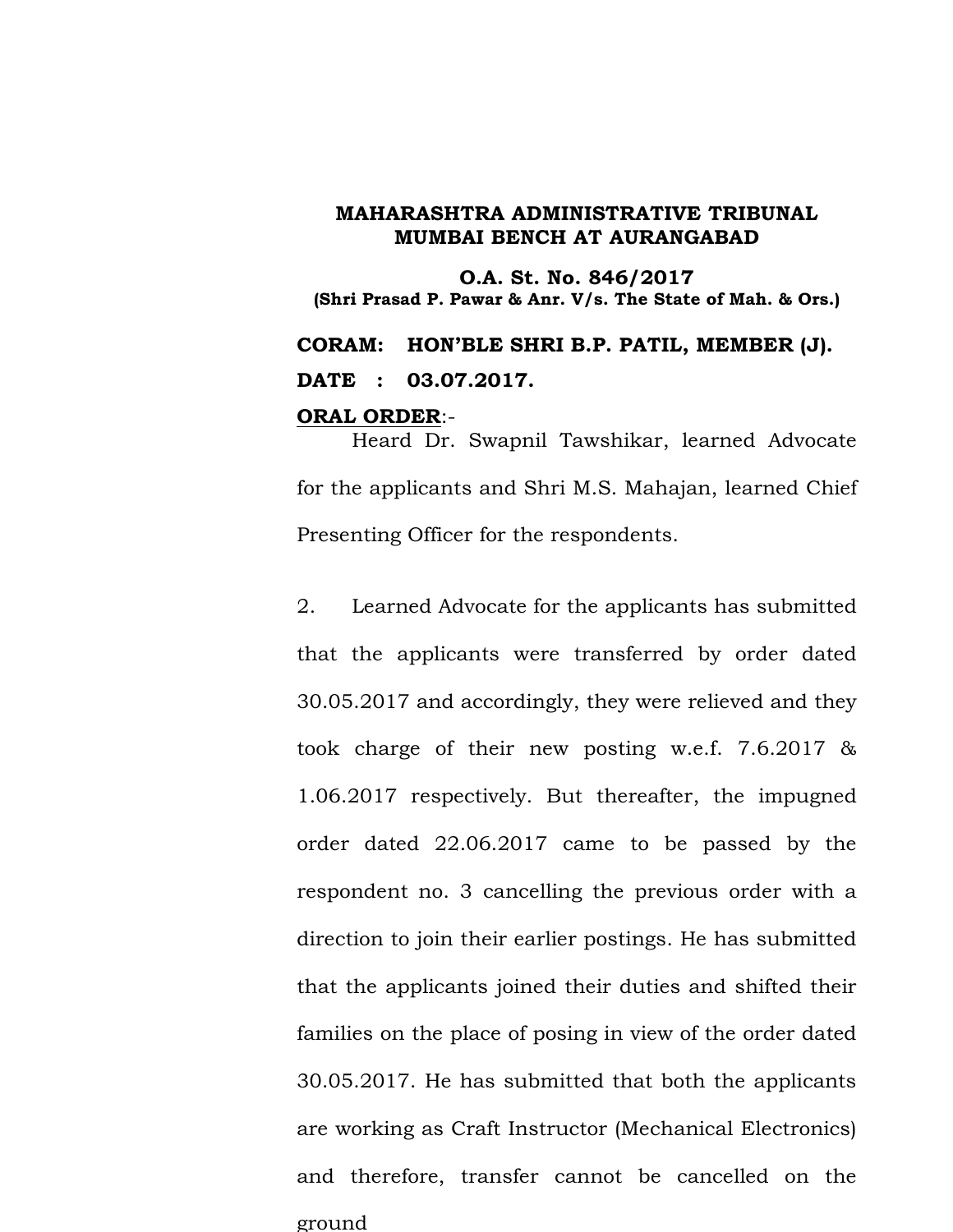$$
1/2/1
$$
 O.A. St. No. 846/2017

that they are not eligible to work on the post of Craft Instructor (Mechanical Electronics). Therefore, he prayed to grant stay to the execution of the impugned order dated 22.06.2017.

3. Learned Chief Presenting Officer has submitted that the impugned order has been passed by the respondent concerned in view of qualification of the applicants and therefore, he protected the order of transfer. He has submitted that the respondents want to file detailed affidavit in reply and therefore, he seeks time.

4. On perusal of the record, it reveals that the applicants have been transferred by the order dated 30.05.2017 and accordingly, they joined on their new posting in the first week of June, 2017. Thereafter, transfer order dated 30.05.2017 has been cancelled by impugned order dated 22.6.2017. The applicants are not yet relieved from their present posts. In these circumstances, it is just and proper to stay the execution of the impugned order dated 22.06.2017 till filing of the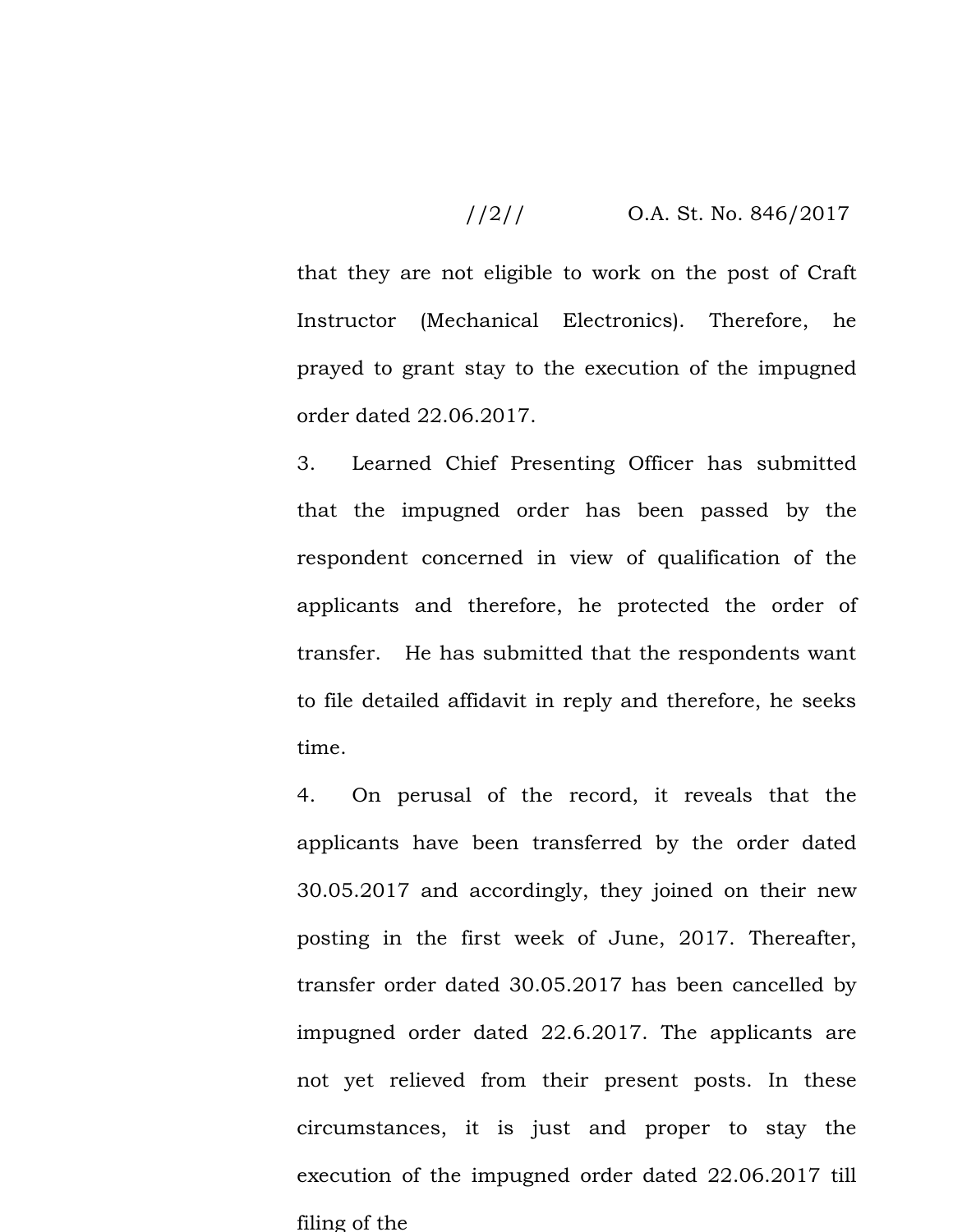## //3// O.A. St. No. 846/2017

affidavit in reply by the respondents. Hence, the execution of impugned order dated 22.06.2017 is stayed till filing of the reply by the respondents.

5. Issue notices to the respondents, returnable on 17.07.2017.

6. Tribunal may take the case for final disposal at this stage and separate notice for final disposal shall not be issued.

7. Applicant is authorized and directed to serve on respondents intimation/notice of date of hearing duly authenticated by Registry, along with complete paper book of the O.A. Respondents are put to notice that the case would be taken up for final disposal at the stage of admission hearing.

8. This intimation/notice is ordered under Rule 11 of the Maharashtra Administrative Tribunal (Procedure) Rules, 1988, and the questions such as limitation and alternate remedy are kept open.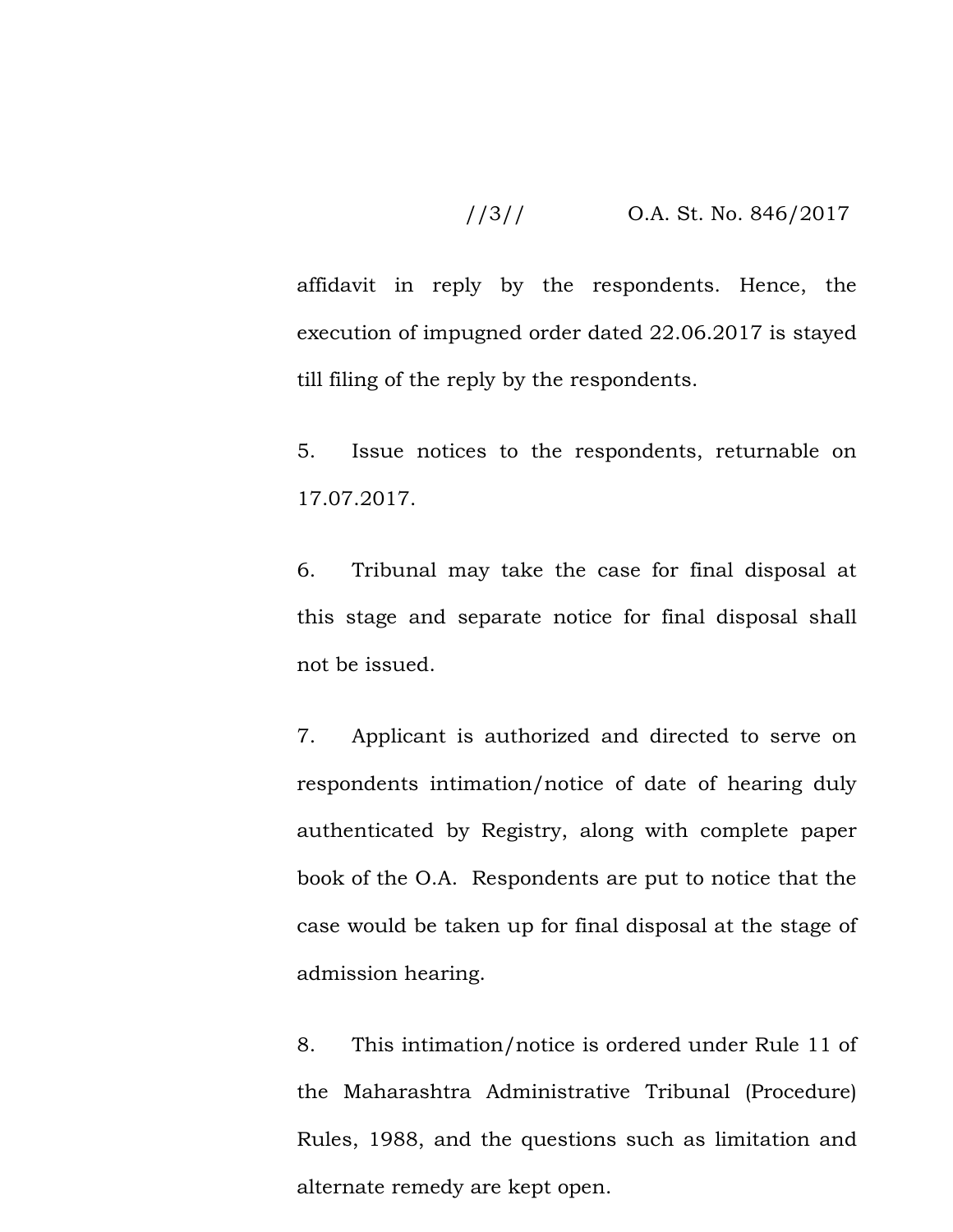## //4// O.A. St. No. 846/2017

9. The service may be done by hand delivery, speed post, courier and acknowledgment be obtained and produced along with affidavit of compliance in the Registry before due date. Applicant is directed to file affidavit of compliance and notice.

10. S.O.to 17-07-2017.

11. Steno copy and Hamdast is allowed to both parties.

**KPB ORAL ORDER 03-07-2017**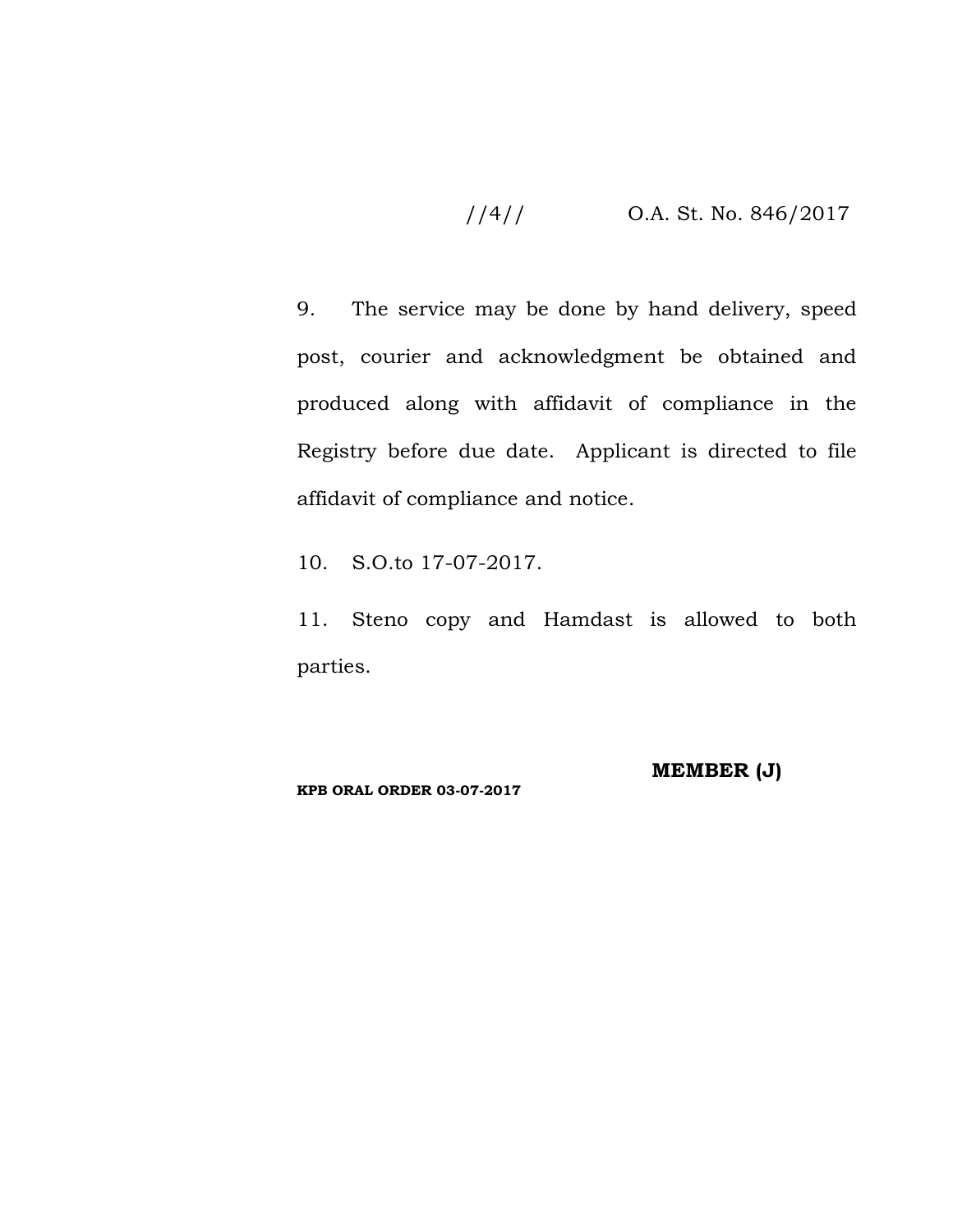#### **MA 481/2016 IN OA ST. 1995/2016**

[Smt. Aruna Vithalrao Shinde Vs. the State of Mah. & Ors.]

#### **CORAM :- Hon'ble Shri B.P. Patil, Member (Judicial)**

**(This matter is placed before the Single Bench due to non-availability of Division Bench.)**

**DATE :- 3.7.2017**

## *Oral Order :-*

1. Smt. M.A. Kulkarni, learned Advocate for the applicant **(absent)**. Smt. Priya R. Bharaswadkar, learned Presenting Officer for the respondents, is present.

2. It appears that, notices to the respondents are issued by the Tribunal vide its order dated 12.1.2017. Thereafter, though the matter is adjourned on 11.4.2017 and 14.6.2017 the learned Advocate for the applicant remained absent and he has not taken proper steps regarding service of notices upon the respondents and filing service affidavit on record.

3. In the circumstances, as a last chance, S.O. to 28.7.2017 either for taking proper steps by the applicant regarding service of notices upon the respondents and for filing service affidavit before the Tribunal or for passing necessary orders.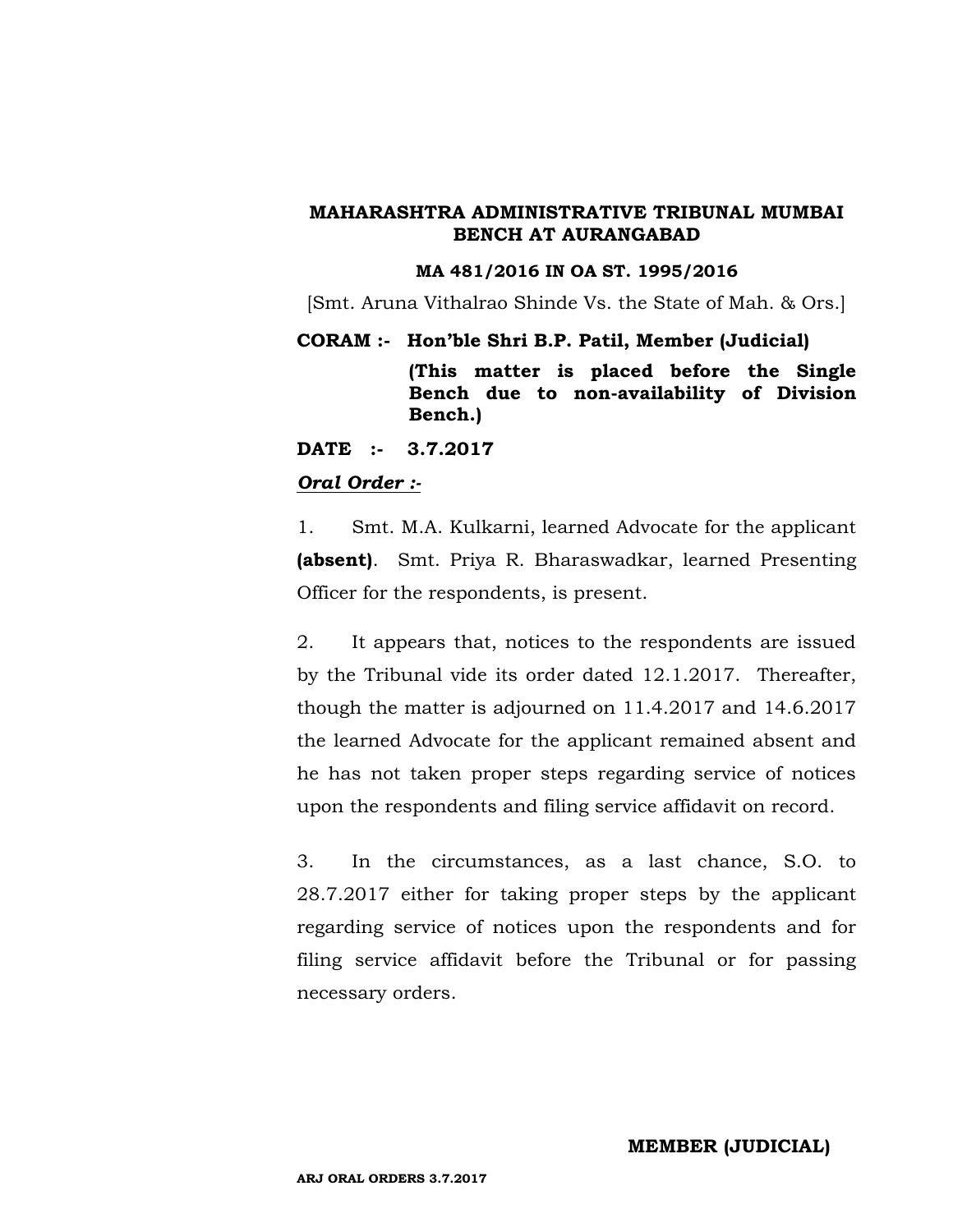#### **MA 176/2017 IN OA 154/2017**

[Smt. Naseem Banu Nazir Patel Vs. the State of Mah. & Ors.]

**CORAM :- Hon'ble Shri B.P. Patil, Member (Judicial)**

**(This matter is placed before the Single Bench due to non-availability of Division Bench.)**

**DATE :- 3.7.2017**

## *Oral Order :-*

1. Shri A.N. Nagargojne, learned Advocate for the applicant **(absent)**. Smt. Priya R. Bharaswadkar, learned Presenting Officer for the respondents, is present.

2. The learned Advocate for the applicant seeks time to file affidavit in reply of the respondents in the present misc. application. Time granted.

3. S.O. to 21.7.2017.

**MEMBER (JUDICIAL)**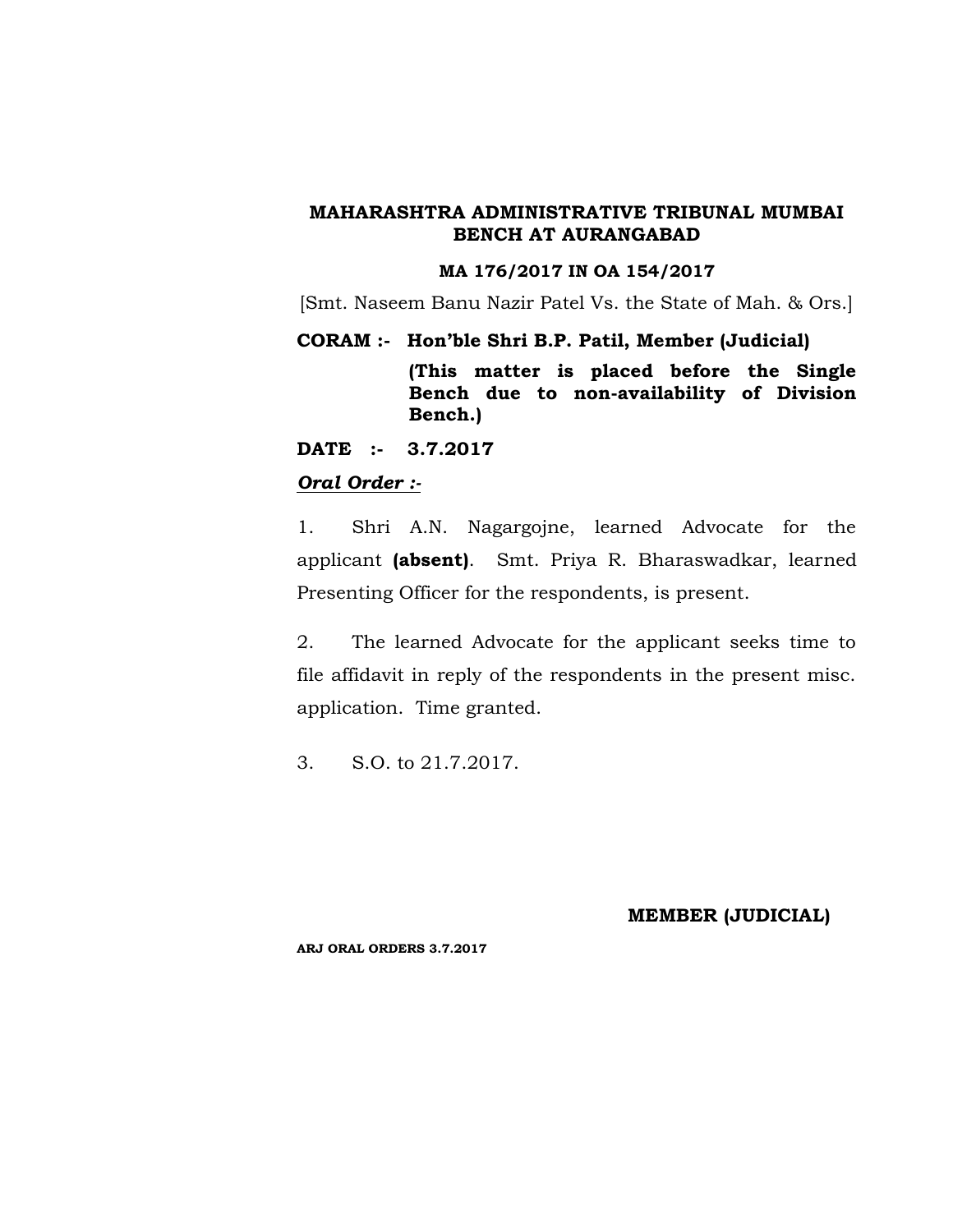## **MA 144/2017 WITH MA ST. 434/2017 IN OA 889/2011**

[Sunita d/o Pandharinath Ganvir @ Sunita w/o Shantaram Raypure Vs. the State of Mah. & Ors.]

**CORAM :- Hon'ble Shri B.P. Patil, Member (Judicial)**

**(This matter is placed before the Single Bench due to non-availability of Division Bench.)**

**DATE :- 3.7.2017**

## *Oral Order :-*

1. Heard Shri S.B. Gastgar, learned Advocate for the applicant and Shri I.S. Thorat, learned Presenting Officer for the respondents.

2. The learned Advocate for the applicant seeks time to take instructions from the applicant. Time granted.

3. S.O. to 6.7.2017.

## **MEMBER (JUDICIAL)**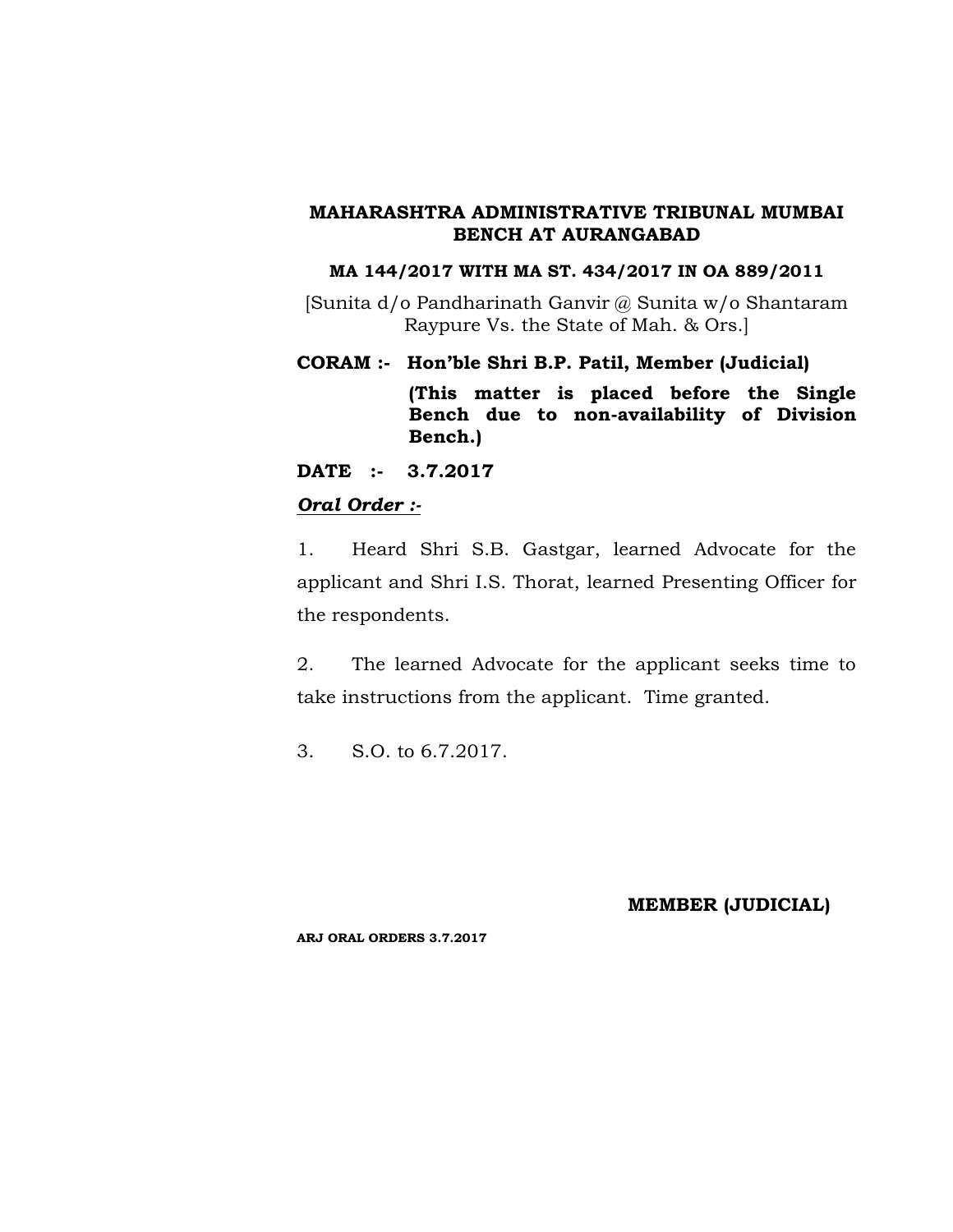### **MA 170/2017 IN CP ST. 586/2017 IN OA 811/2015**

[Shri Shahadeo S. Bangar Vs. the State of Mah. & Ors.]

#### **CORAM :- Hon'ble Shri B.P. Patil, Member (Judicial)**

**(This matter is placed before the Single Bench due to non-availability of Division Bench.)**

**DATE :- 3.7.2017**

## *Oral Order :-*

1. Heard Shri J.S. Deshmukh, learned Advocate for the applicant and Smt. Deepali S. Deshpande, learned Presenting Officer for the respondents.

2. It appears that, the order passed by the Tribunal on 7.6.2017 has not been complied with by the concerned respondents.

3. Hence for passing necessary order the present matter be placed on board S.O. to 6.7.2017.

#### **MEMBER (JUDICIAL)**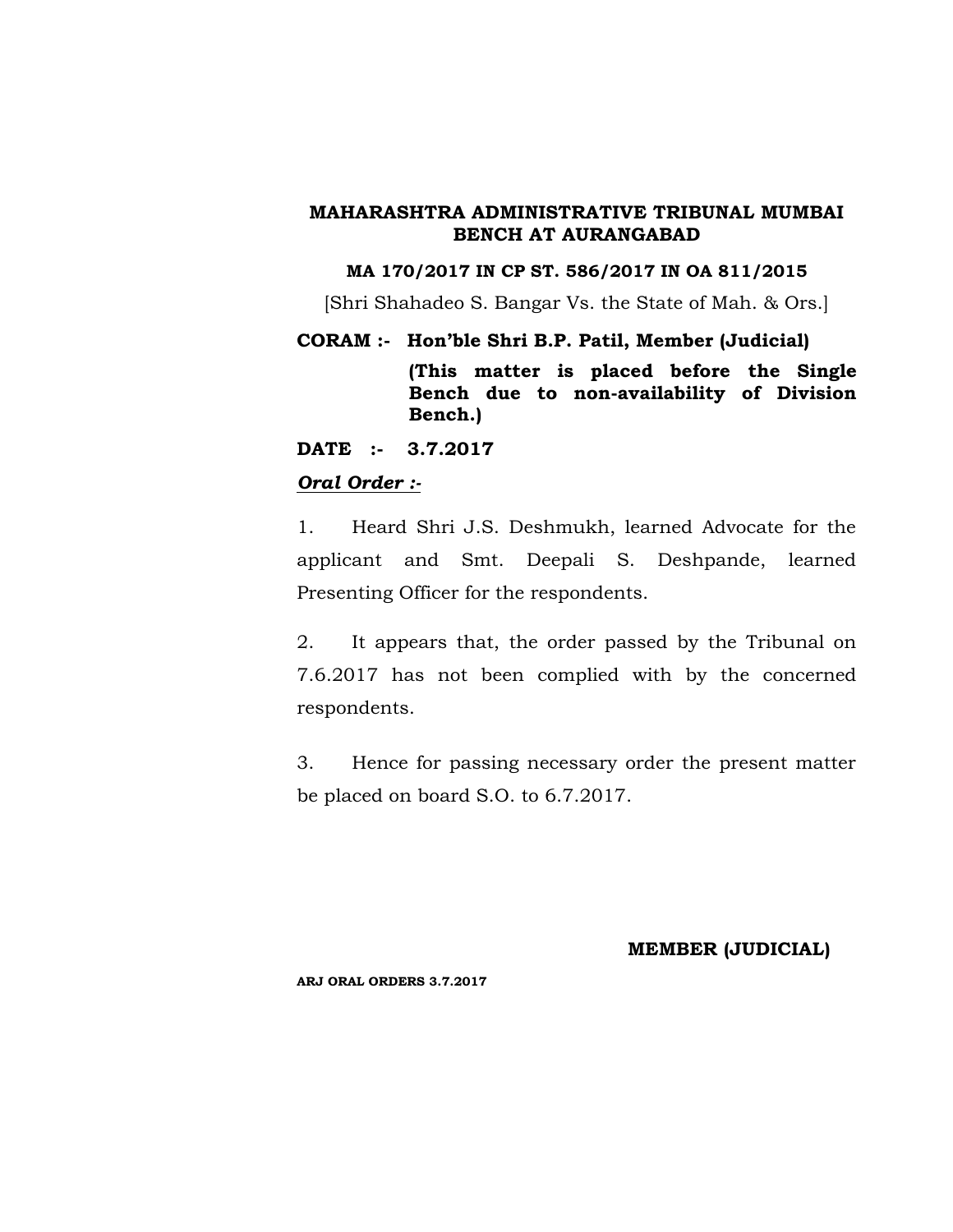## **MA 64/2016 IN OA ST. 1991/2016**

[Shri Appa D. Chikte Vs. the State of Mah. & Ors.]

## **CORAM :- Hon'ble Shri B.P. Patil, Member (Judicial)**

## **DATE :- 3.7.2017**

## *Oral Order :-*

1. Heard Shri D.B. Gaikwad, learned Advocate for the applicant and Shri I.S. Thorat, learned Presenting Officer for the respondents.

2. The learned Advocate for the applicant seeks time. Time granted as a last chance.

3. S.O. to 28.7.2017.

## **MEMBER (JUDICIAL)**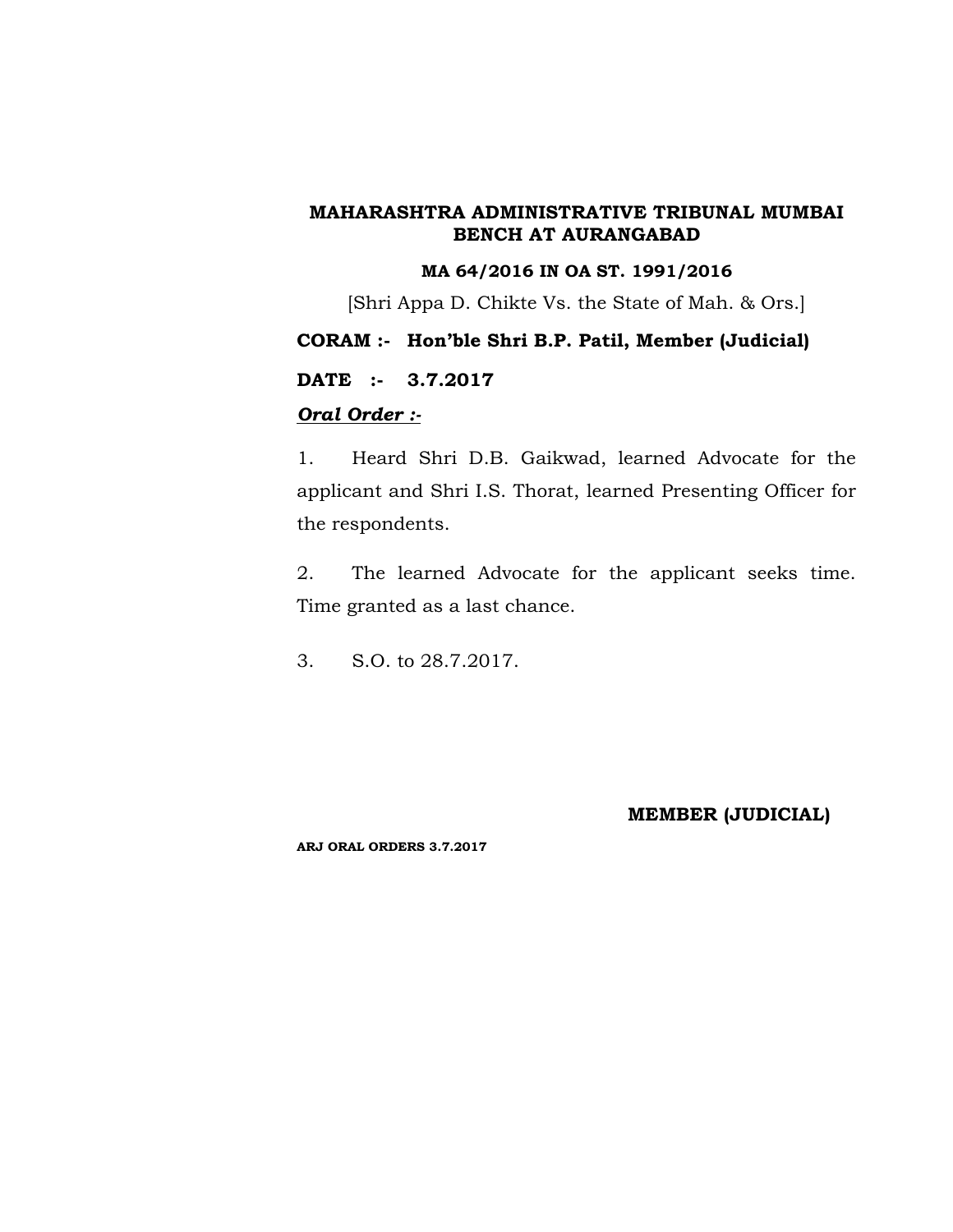**MA 114/2015 WITH MA ST. 376/2015 IN OA ST. 377/2015** [Shri Sheikh Jeelani Mahaboob Vs. the State of Mah. & Ors.] **CORAM :- Hon'ble Shri B.P. Patil, Member (Judicial) DATE :- 3.7.2017** *Oral Order :-*

1. Heard Shri Suresh D. Dhongde, learned Advocate for the applicant and Shri N.U. Yadav, learned Presenting Officer for the respondents.

2. The learned Advocate for the applicant seeks time. Time granted.

3. S.O. to 1.8.2017.

## **MEMBER (JUDICIAL)**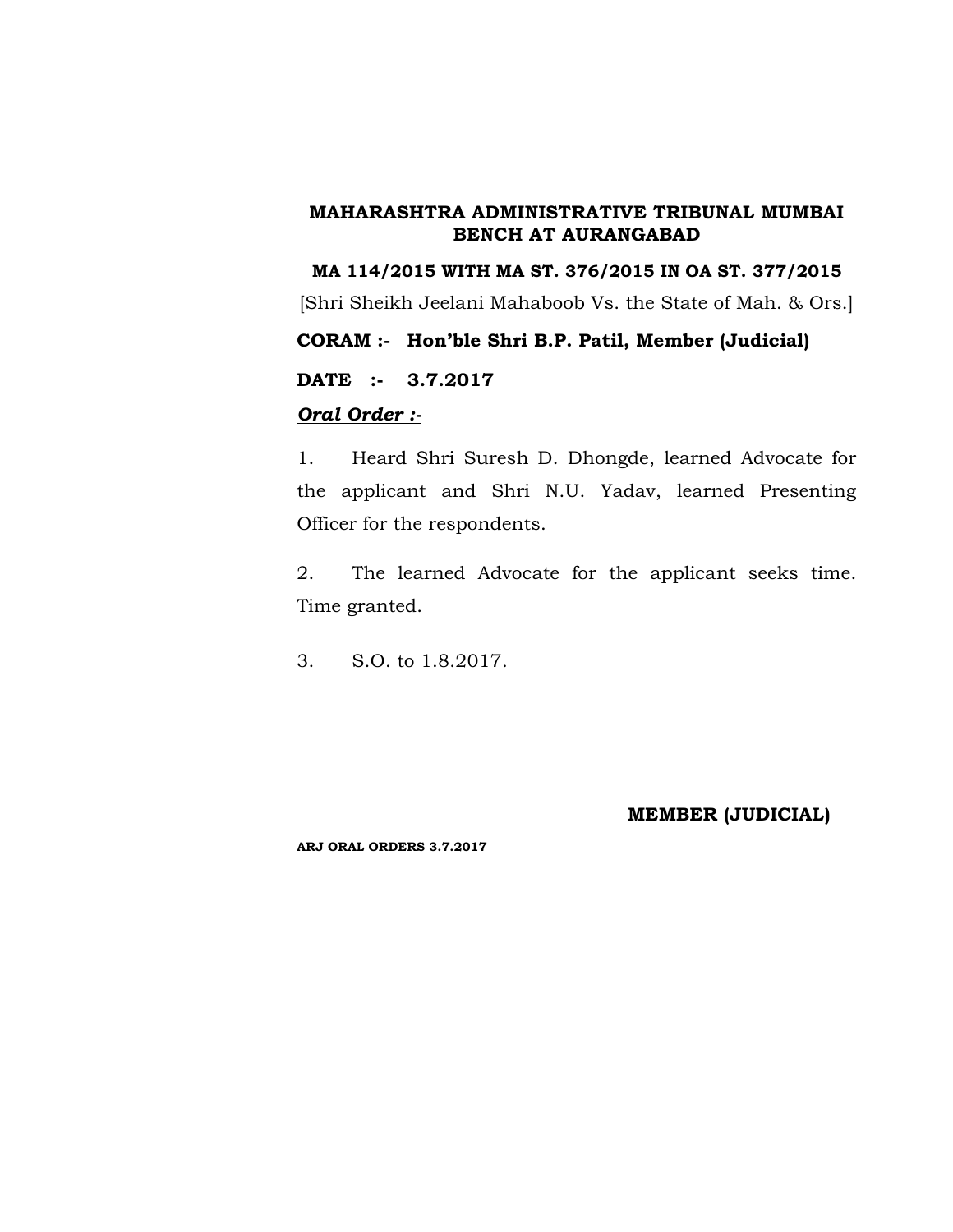#### **MA 69/2016 IN OA ST. 132/2015**

[Smt. Shantabai wd/o Baburao Bidve Vs. the State of Mah. & Ors.]

**CORAM :- Hon'ble Shri B.P. Patil, Member (Judicial)**

**DATE :- 3.7.2017**

## *Oral Order :-*

1. Heard Shri Suresh D. Dhongde, learned Advocate for the applicant and Smt. Sanjivani Deshmukh Ghate, learned Presenting Officer for the respondents.

2. The learned Advocate for the applicant seeks time. Time granted.

3. S.O. to 1.8.2017.

#### **MEMBER (JUDICIAL)**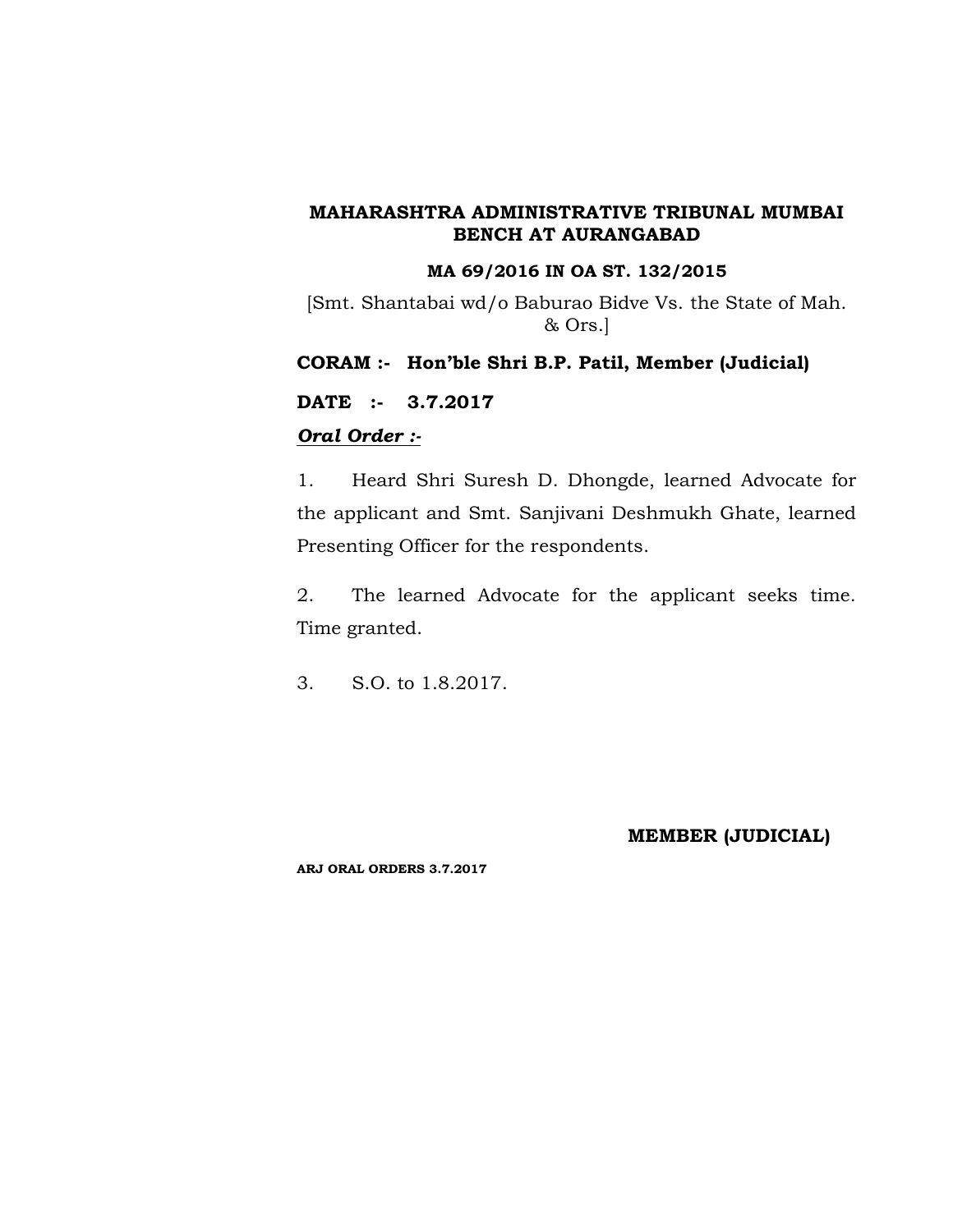## **ORIGINAL APPLICATION NO. 965/1996**

[Shri Shivdar K. Mangle Vs. the State of Mah. & Ors.]

## **CORAM :- Hon'ble Shri B.P. Patil, Member (Judicial)**

**DATE :- 3.7.2017**

## *Oral Order :-*

1. Heard Shri Kakasaheb B. Jadhav, learned Advocate for the applicant and Shri V.R. Bhumkar, learned Presenting Officer for the respondents.

2. With the consent of both the sides, S.O. to 10.7.2017.

**MEMBER (JUDICIAL)**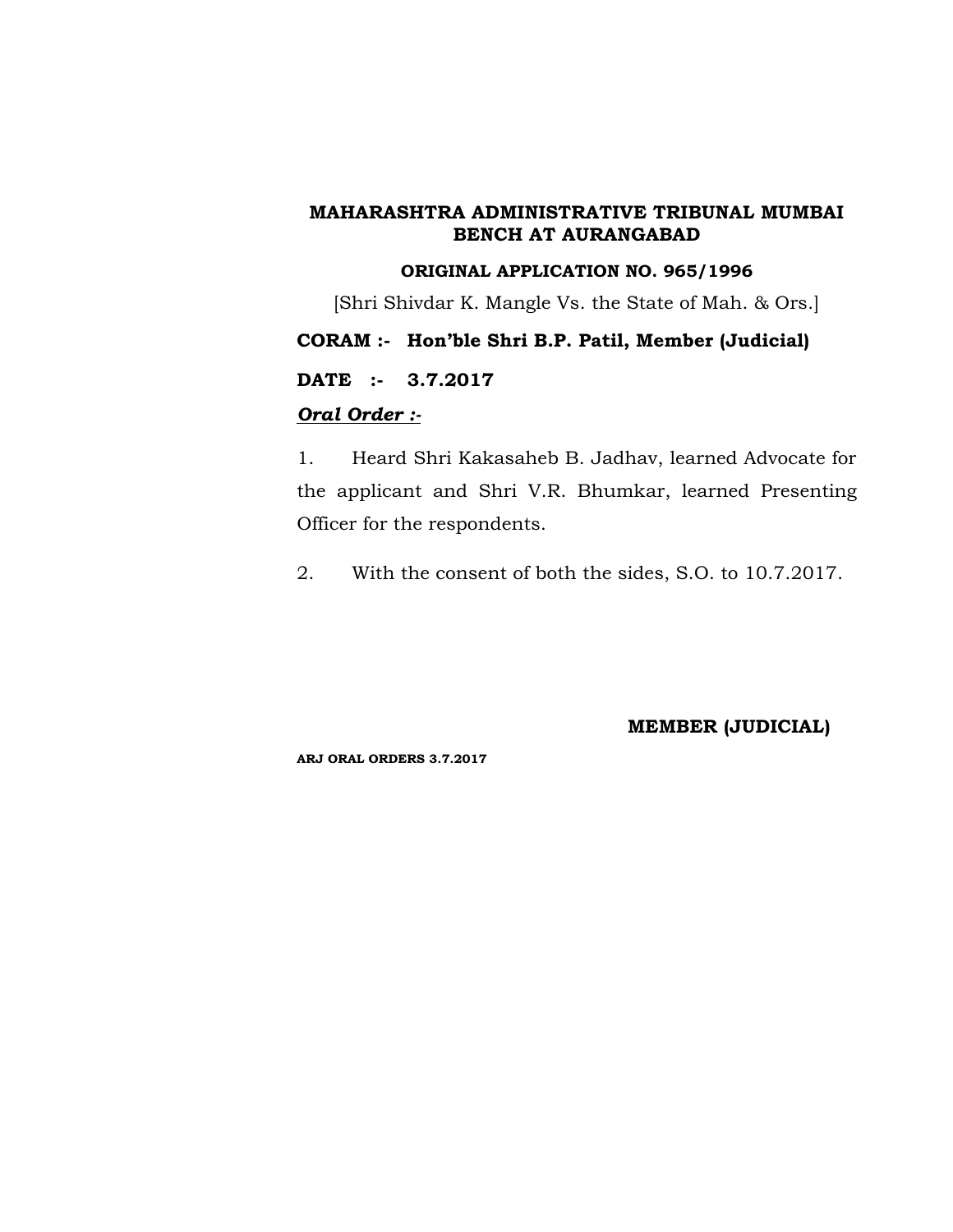### **ORIGINAL APPLICATION NO. 837/2016**

[Shri Sham S. Fulgaonkar Vs. the State of Mah. & Ors.]

## **CORAM :- Hon'ble Shri B.P. Patil, Member (Judicial)**

**DATE :- 3.7.2017**

## *Oral Order :-*

1. Shri B.S. Deshmukh, learned Advocate for the applicant **(asbent)**. Shri M.S. Mahajan, learned Chief Presenting Officer for the respondent nos. 1 to 3 and Smt. Juee Palekar - Parlikar, learned Advocate holding for Shri S.D. Joshi, learned Advocate for respondent no. 4, are present.

2. In view of absence of applicant or his learned Advocate, S.O. to 27.7.2017.

#### **MEMBER (JUDICIAL)**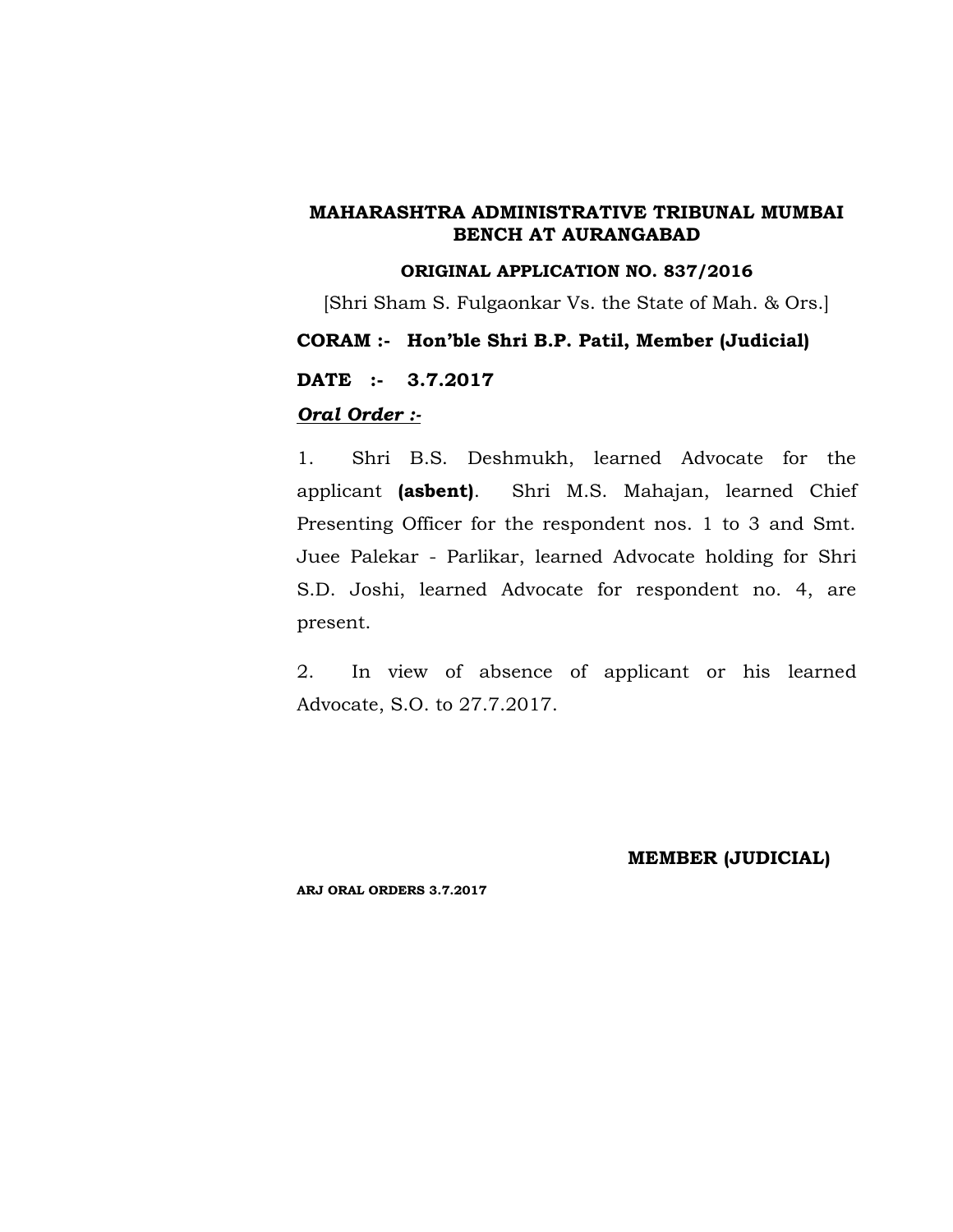#### **ORIGINAL APPLICATION NO. 734/2016**

[Shri Sainath B. Turakane Vs. the State of Mah. & Ors.]

## **CORAM :- Hon'ble Shri B.P. Patil, Member (Judicial)**

**DATE :- 3.7.2017**

## *Oral Order :-*

1. Heard Smt. Juee Palekar - Parlikar, learned Advocate holding for Shri S.D. Joshi, learned Advocate for the applicant, Shri M.S. Mahajan, learned Chief Presenting Officer for respondent nos. 1 to 3 and Shri Pramod P. Dhorde, learned Advocate for respondent no. 4.

2. At the request of learned Advocate for the applicant, S.O. to 27.7.2017.

## **MEMBER (JUDICIAL)**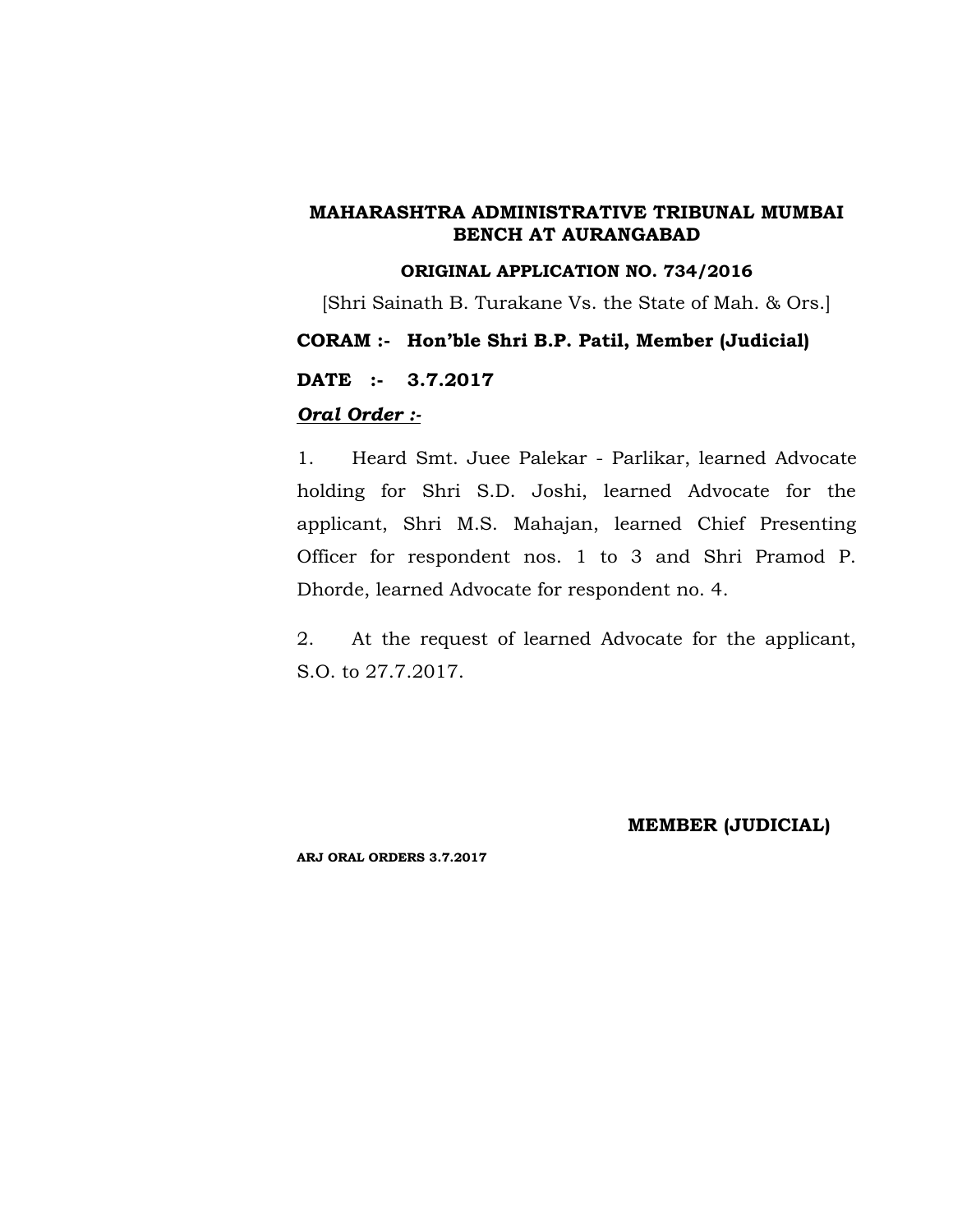#### **ORIGINAL APPLICATION NO.354/2017.**

(Shri D. T. Katke Vs. State of Mah. & Ors.) **CORAM : HON'BLE SHRI B.P. PATIL, MEMBER (J) DATE : 03-07-2017 ORAL ORDER**:-

Heard Miss. Pradnya Talekar, learned Advocate holding for Shri S. B. Talekar learned Advocate for the applicant and Shri M. S. Mahajan learned Chief Presenting Officer for the respondents.

2. The learned Advocate for the applicant submits that, the applicant has been transferred from the Post of Deputy Collector, Aurangabad to District Rehabilitation Officer, Jalna on vacant post vide impugned order dated 7.6.2017. The said transfer order has been issued in view of the provisions of Section 4(4) & 4(5) of the Government Servants Regulation of Transfers and Prevention of Delay in Discharge of Official Duties Act, 2005, (hereinafter referred to as Transfer Act). She submits that, the said transfer order is mid-term transfer and against the provisions of Sections 4(4) & 4(5) of the Transfer Act.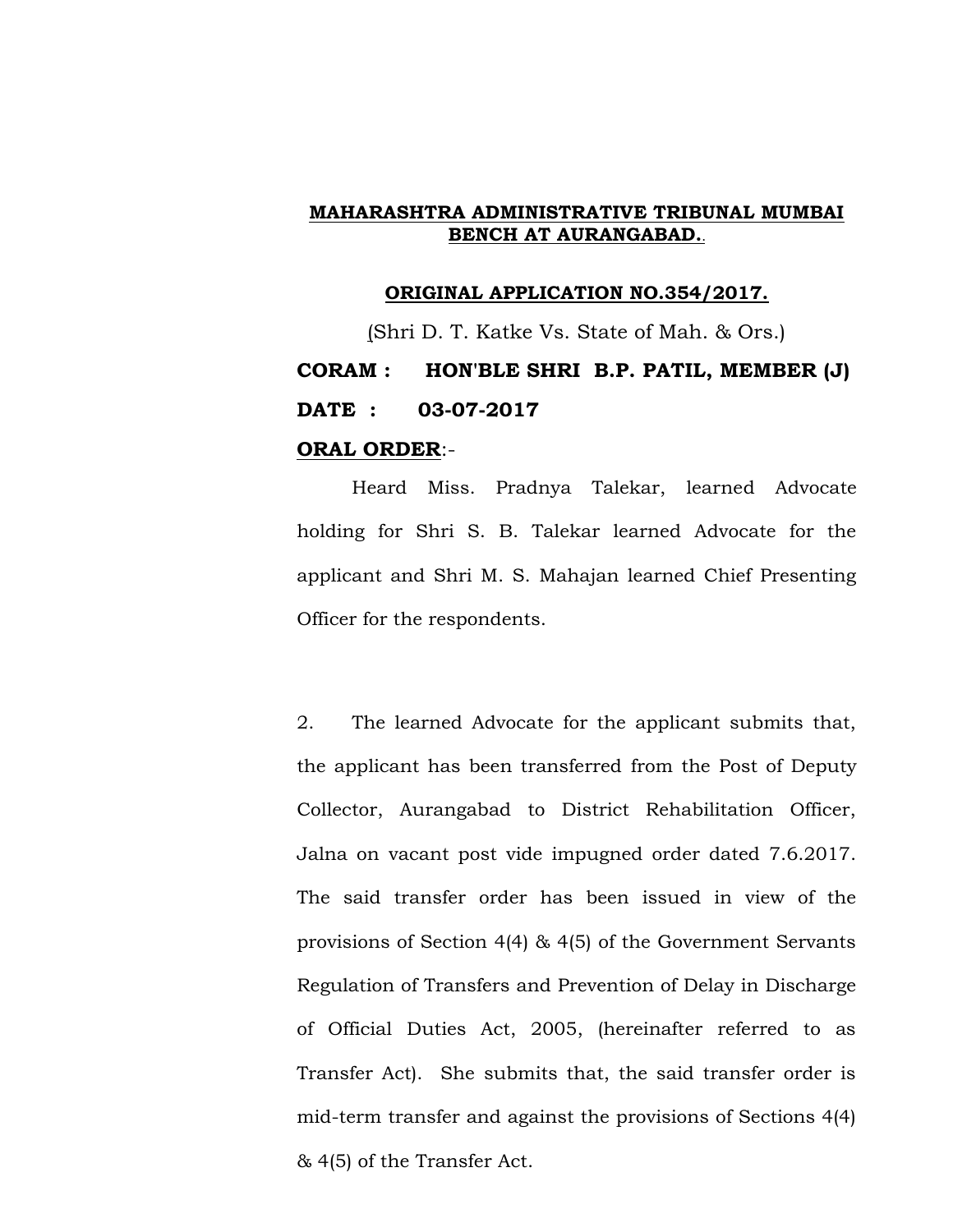## -2- **ORIGINAL APPLICATION NO.354/2017.**

3. The learned Advocate for the applicant further submit that, the applicant made request to the respondent cant to retain him till completion of academic year as his son is studying in 10<sup>th</sup> Std. for the academic year 2017-18 She has submitted that, the applicant has been transferred by order dated 7.6.2017 in view of the provisions of Transfer Act. She has further submitted that, the mandate of the provisions of Section 4(2) of the Transfer Act has not been followed by the Respondents and no prior approval of the next higher authority has been obtained for transferring the applicant. She has further submitted that the applicant is not yet relieved and therefore she has prayed for staying the impugned order of transfer so far as the applicant is concerned.

4. The learned C.P.O. submits that, prior approval of the next higher authority has been obtained while passing the impugned order and the provisions the Transfer Act has been followed. He has further submitted that, the respondents no.1 to 3 will file detail reply and therefore he prayed that one week time may be granted.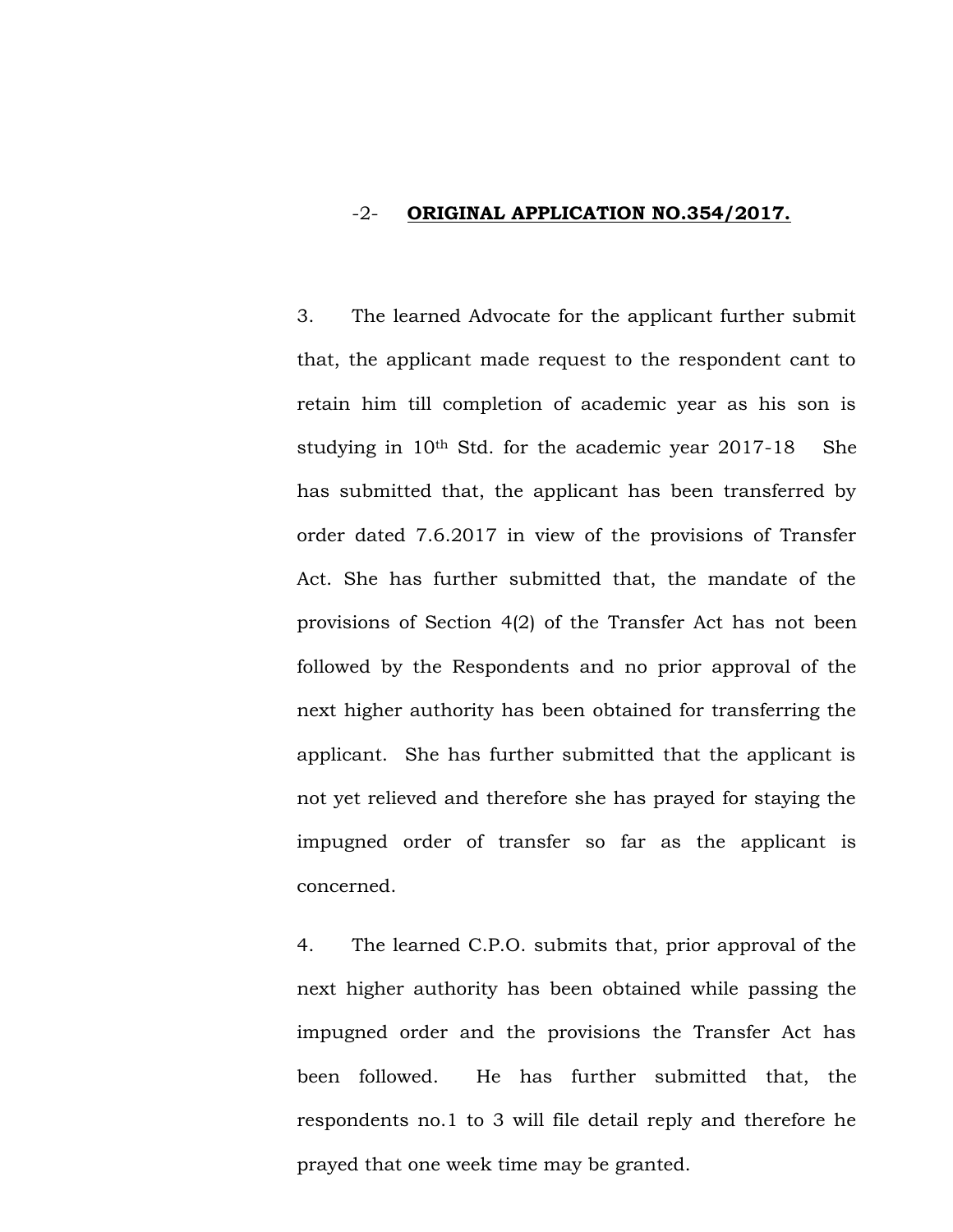## -3- **ORIGINAL APPLICATION NO.354/2017.**

5. On going through the submissions of both sides and perusal of the impugned order it reveals that, the impugned transfer is mid term transfer. The applicant is due for transfer in the month of April/May 2017 but he was not transferred in General Transfers of 2017. On perusal of the impugned order it transpires that, no special reasons or exceptional circumstances have been recorded for transfer of the applicant. The order does not disclose whether mandate of the provisions of Section 4(2) of the Transfer Act has been followed and prior approval of the next higher authority has been obtained. The son of the applicant is studying in 10<sup>th</sup> Std. in the academic year 2017-18. The applicant is yet not relieved. In these circumstances, it is just and proper to direct the Respondents not to relieve the applicant from his present post till filing of their reply.

6. Issue notices to the respondents, returnable on 10.07.2017.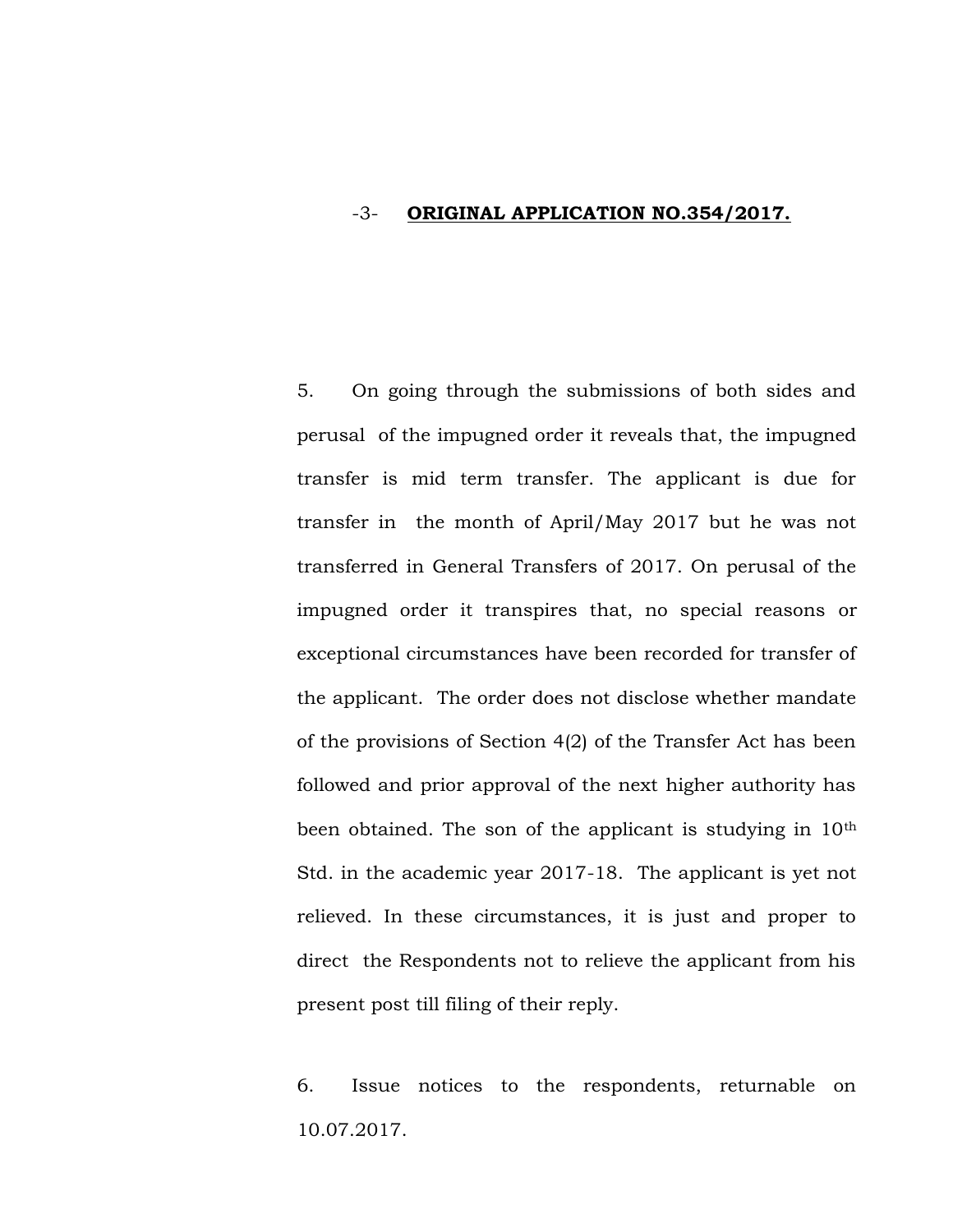## -4- **ORIGINAL APPLICATION NO.354/2017.**

7. Tribunal may take the case/s for final disposal at this stage and separate notice for final disposal shall not be issued.

8. Applicant is authorized and directed to serve on respondents intimation/notice of date of hearing duly authenticated by Registry, along with complete paper book of O.A. Respondent is put to notice that the case would be taken up for final disposal at the stage of admission hearing.

9. This intimation/notice is ordered under Rule 11 of the Maharashtra Administrative Tribunal (Procedure) Rules, 1988, and the question such as limitation and alternate remedy are kept open.

10. The service may be done by hand delivery, speed post, courier and acknowledgment be obtained and produced along with affidavit of compliance in the Registry before due date. Applicant is directed to file affidavit of compliance and notice.

- 11. S.O. to 10.07.2017.
- 12. Steno copy and hamdust is allowed to both the parties.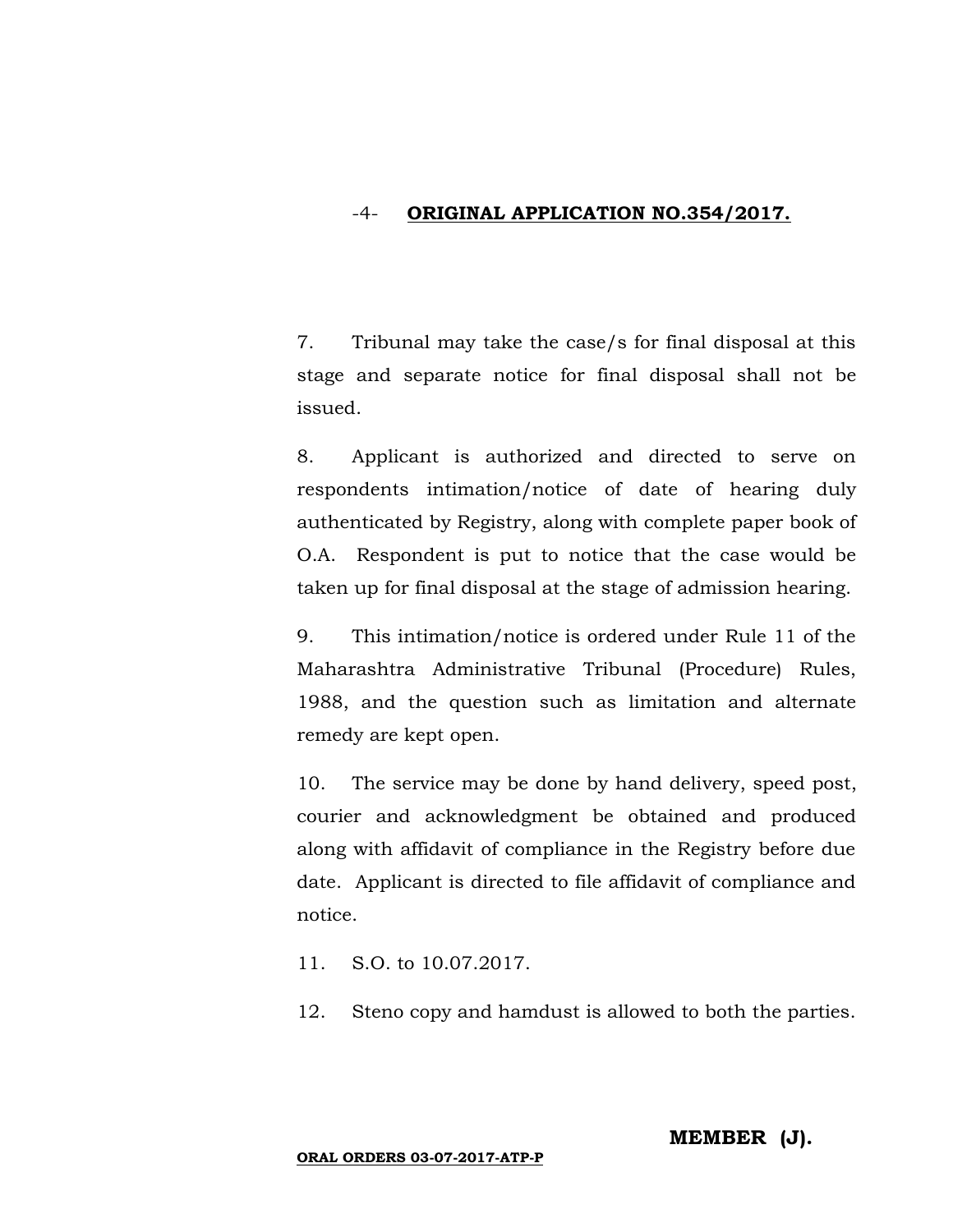## **ORIGINAL APPLICATION NO.632/2016.**

(Shri N. R. Nirval Vs. State of Mah. & Ors.)

# **CORAM : HON'BLE SHRI B.P. PATIL, MEMBER (J) DATE : 03-07-2017 ORAL ORDER**:-

Heard Ms. Amruta Paranjape learned Advocate holding for Shri P. S. Paranjape learned Advocate for the applicant and Smt R. S. Deshmukh learned Presenting Officer for the respondents.

2. Ms. Amruta Paranjape learned Advocate holding for Shri P. S. Paranjape learned Advocate for the applicant seeks time. Time granted.

3. S. O. to 26.7.2017.

**MEMBER (J).**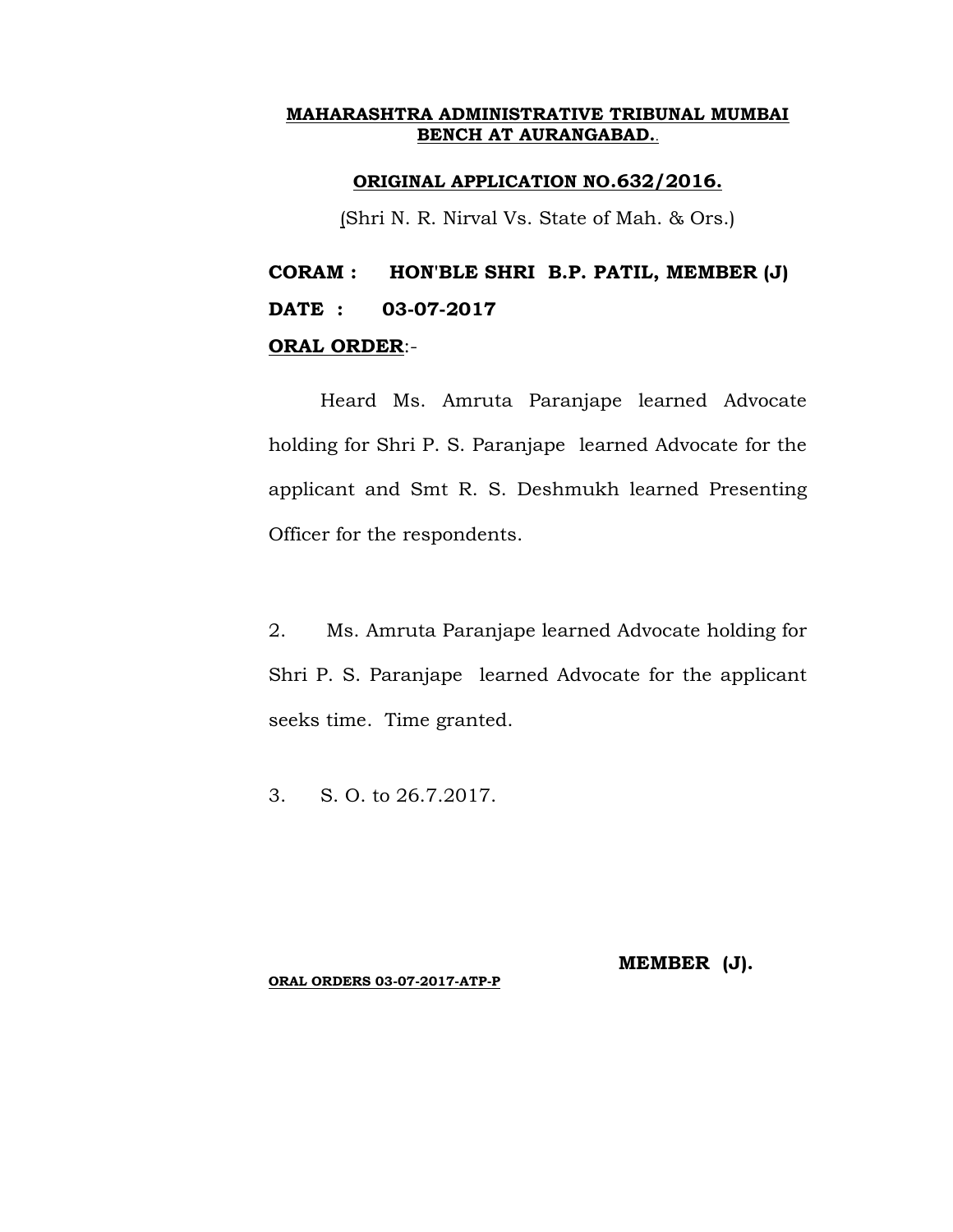#### **ORIGINAL APPLICATION No.737/2016.**

(Shri L. P. Pathan Vs. State of Mah. & Ors.)

# **CORAM : HON'BLE SHRI B.P. PATIL, MEMBER (J) DATE : 03-07-2017 ORAL ORDER**:-

Heard Shri A. D. Gadekar learned Advocate for the applicant, Shri S. K. Shirse learned Presenting Officer for the respondents no.1 & 2 and Shri S. D. Dhongde learned Advocate for the Respondent no.3.

2. The learned Presenting Officer prays for time to file affidavit in reply on behalf of Respondents. Time granted as a last chance.

3. S. O. to 3.8.2017.

**MEMBER (J).**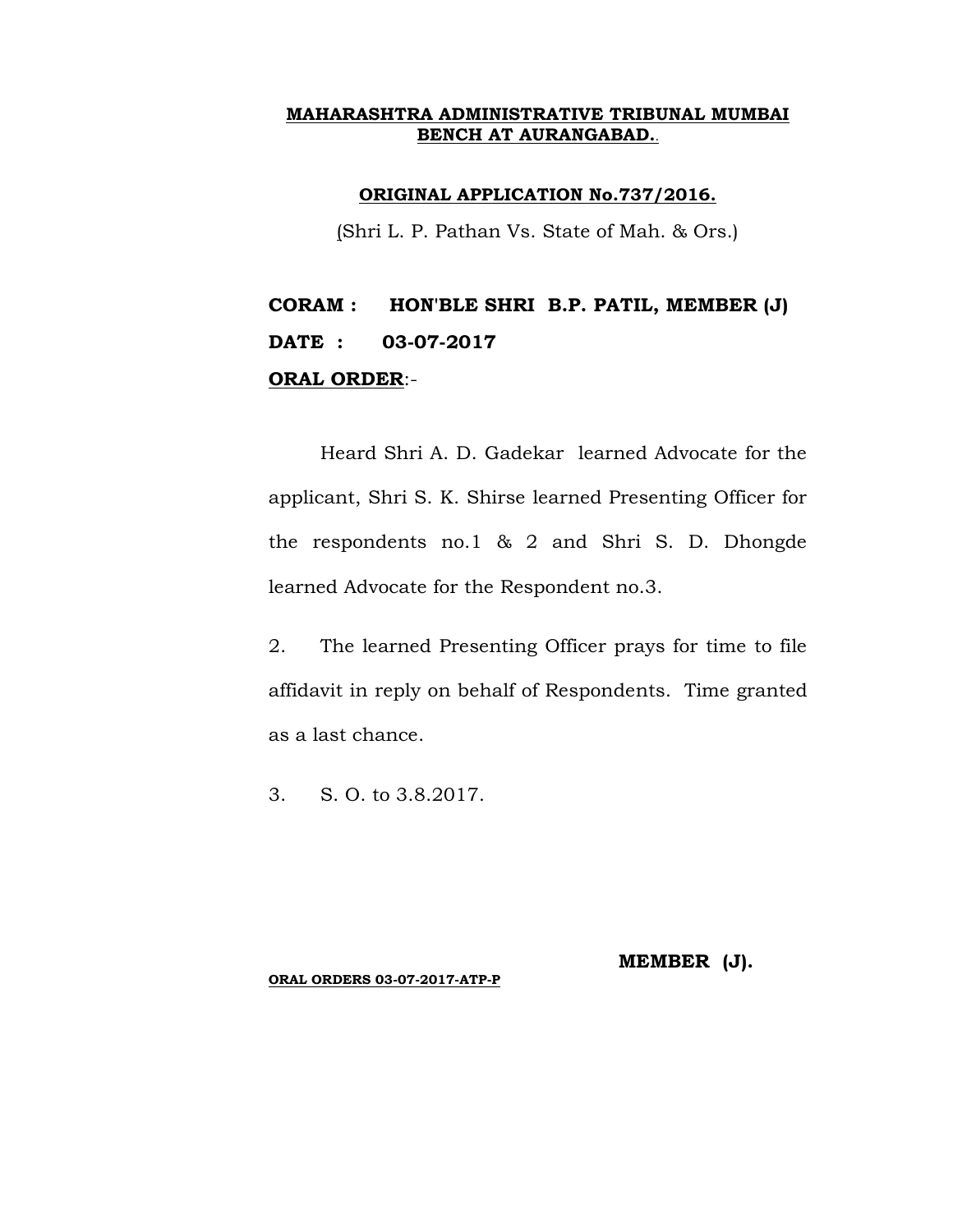#### **ORIGINAL APPLICATION No.786/2016.**

(Shri S. V. Bongulwar Vs. State of Mah. & Ors.)

# **CORAM : HON'BLE SHRI B.P. PATIL, MEMBER (J) DATE : 03-07-2017 ORAL ORDER**:-

Heard Shri A. D. Gadekar learned Advocate for the applicant, Smt P. R. Bharaswadkar learned Presenting Officer for the respondents no.1, 2 & 4 and Shri K. B. Jadhav, learned Advocate holding for Smt. Yogita S. (Thorat) Kshirsagar, learned Advocate for the Respondent no.3.

2. Shri K. B. Jadhav, learned Advocate holding for Smt. Yogita S. (Thorat) Kshirsagar, learned Advocate for the Respondent no.3 files affidavit in reply. The same is taken on record. Its copy is served on the other side.

3. S. O. to 03.08.2017.

## **MEMBER (J).**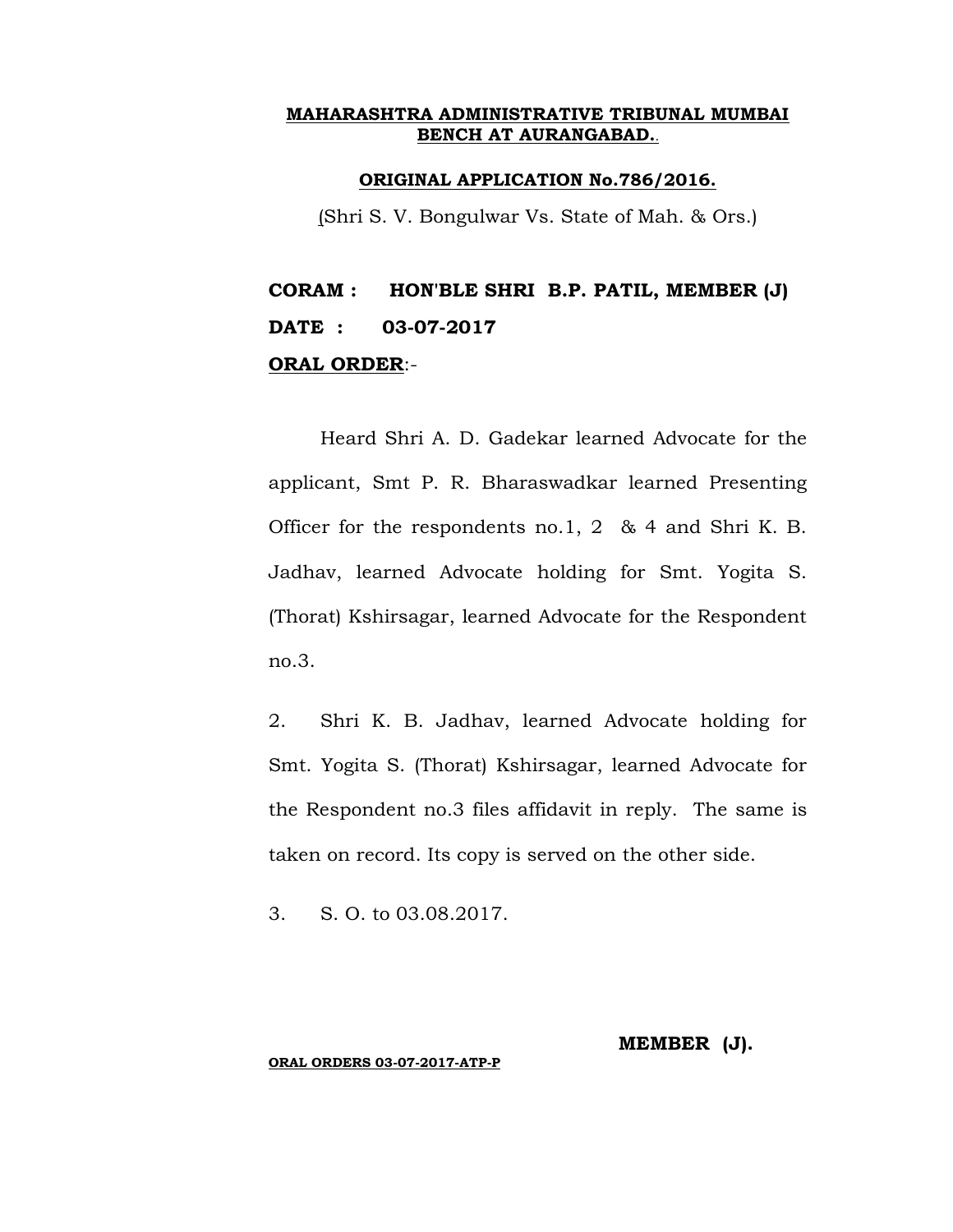## **ORIGINAL APPLICATION NO.787/2016.**

(Shri V. F. Jondhale Vs. State of Mah. & Ors.)

**CORAM : HON'BLE SHRI B.P. PATIL, MEMBER (J) DATE : 03-07-2017 ORAL ORDER**:-

Heard Shri A. D. Gadekar learned Advocate for the applicant and Shri M. P. Gude learned Presenting Officer for the respondents.

2. The learned P.O. files affidavit in reply on behalf of Respondent no.3. The same is taken on record. Its copy is served on the other side. He submit that, the reply of Respondent no.1 is not necessary.

3. S. O. to 3.8.2017.

**ORAL ORDERS 03-07-2017-ATP-P**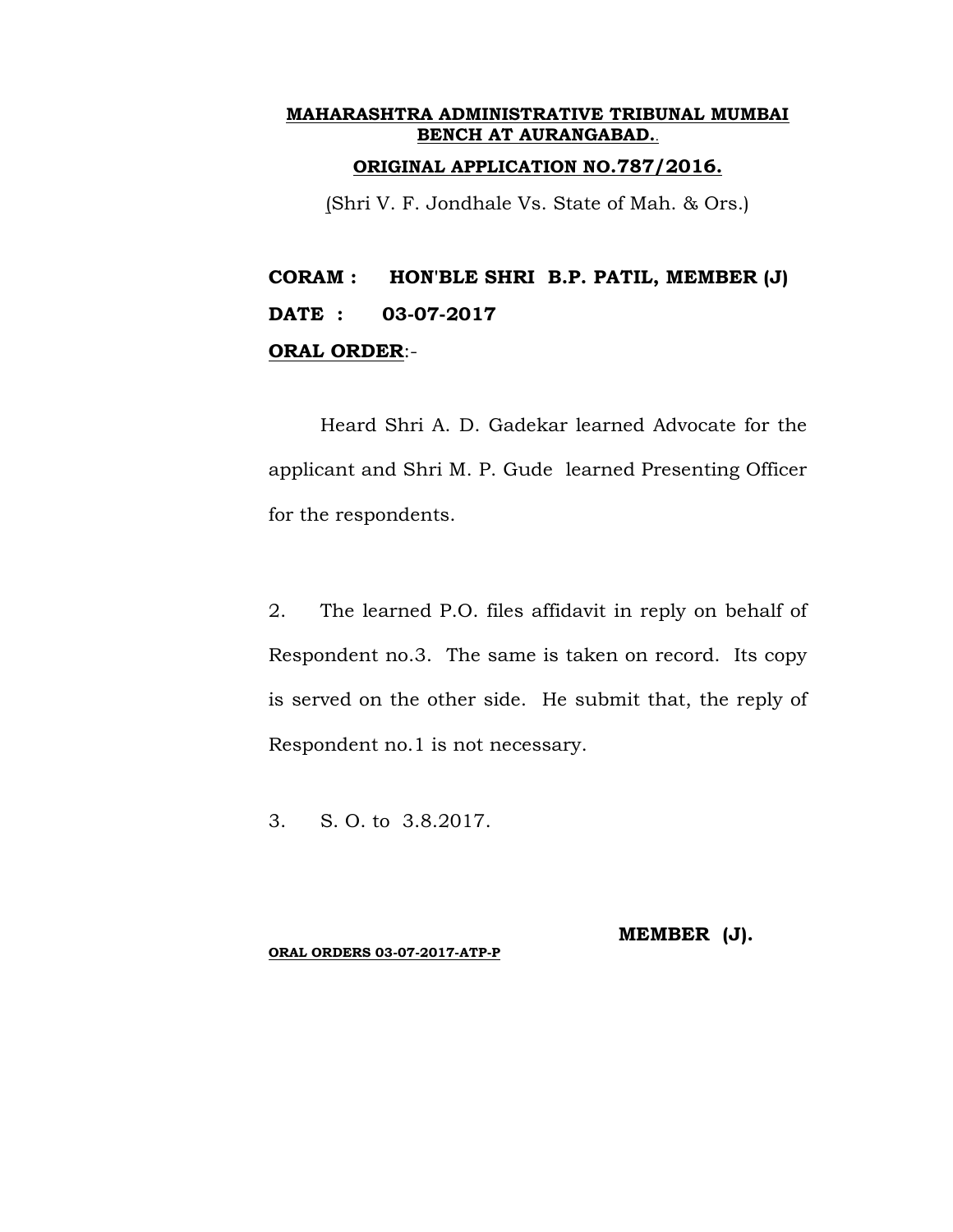### **ORIGINAL APPLICATION NO.788/2016.**

(Shri M. K. Patil Vs. State of Mah. & Ors.)

## **CORAM : HON'BLE SHRI B.P. PATIL, MEMBER (J) DATE : 03-07-2017 ORAL ORDER**:-

Heard Shri A. D. Gadekar learned Advocate for the applicant and Shri N. U. Yadav learned Presenting Officer for the respondents.

2. The learned P.O. filed affidavit in reply on behalf of Respondent no.3. The same is taken on record. He seeks time to file reply on behalf of rest of the respondents.

3. S. O. to 3.8.2017.

#### **ORAL ORDERS 03-07-2017-ATP-P**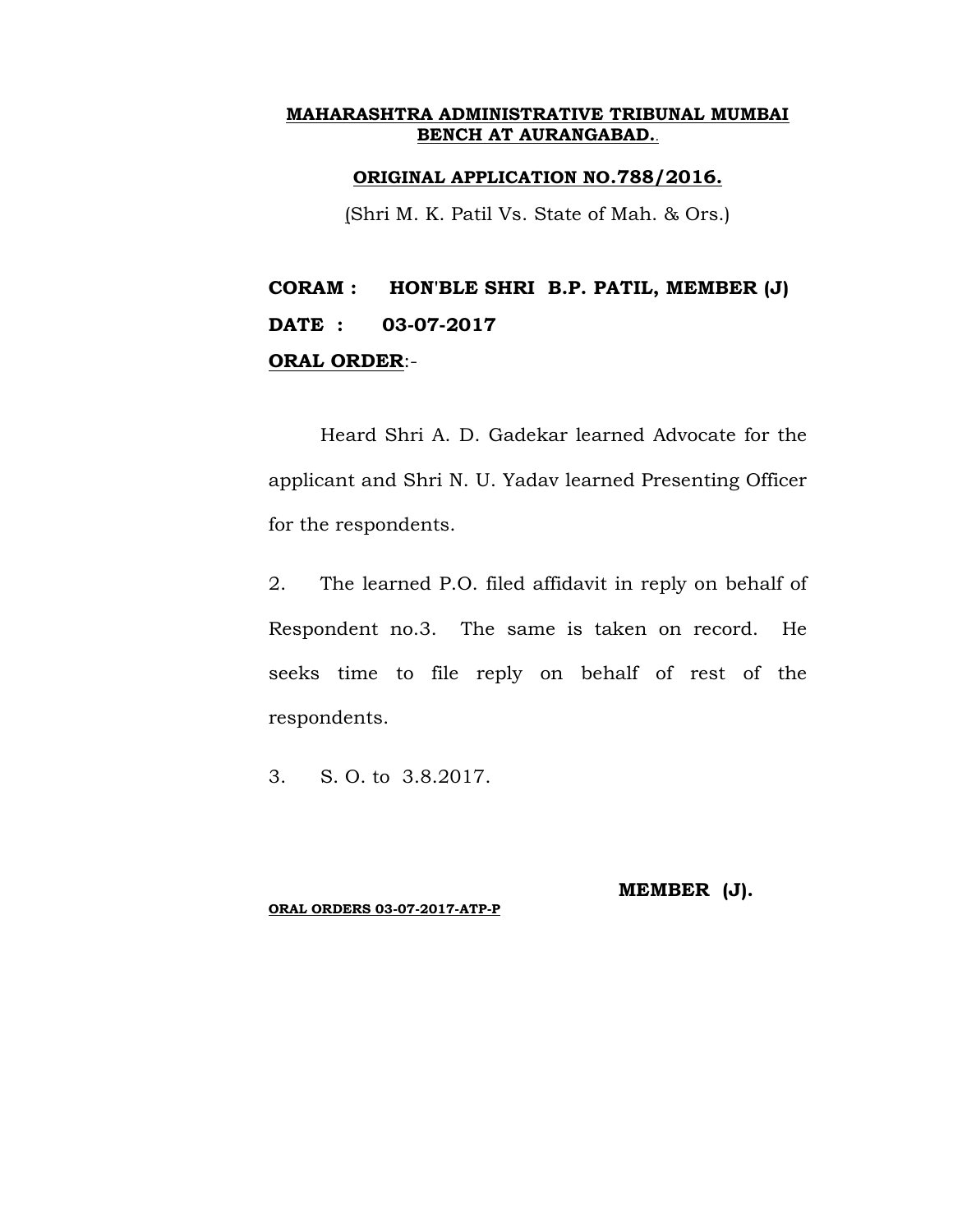## **ORIGINAL APPLICATION NO.840/2016.**

(Shri H. L. Bhatewale Vs. State of Mah. & Ors.)

# **CORAM : HON'BLE SHRI B.P. PATIL, MEMBER (J) DATE : 03-07-2017 ORAL ORDER**:-

Heard Smt. Vidya Taksal learned Advocate holding for Shri A. S. Deshmukh learned Advocate for the applicant and Shri V. R. Bhumkar learned Presenting Officer for the respondents.

2. The learned P.O. files affidavit in reply on behalf of Respondent no.4. The same is taken on record. Its copy is served on the learned Advocate for the applicant.

3. S. O. to 26.07.2017.

## **MEMBER (J).**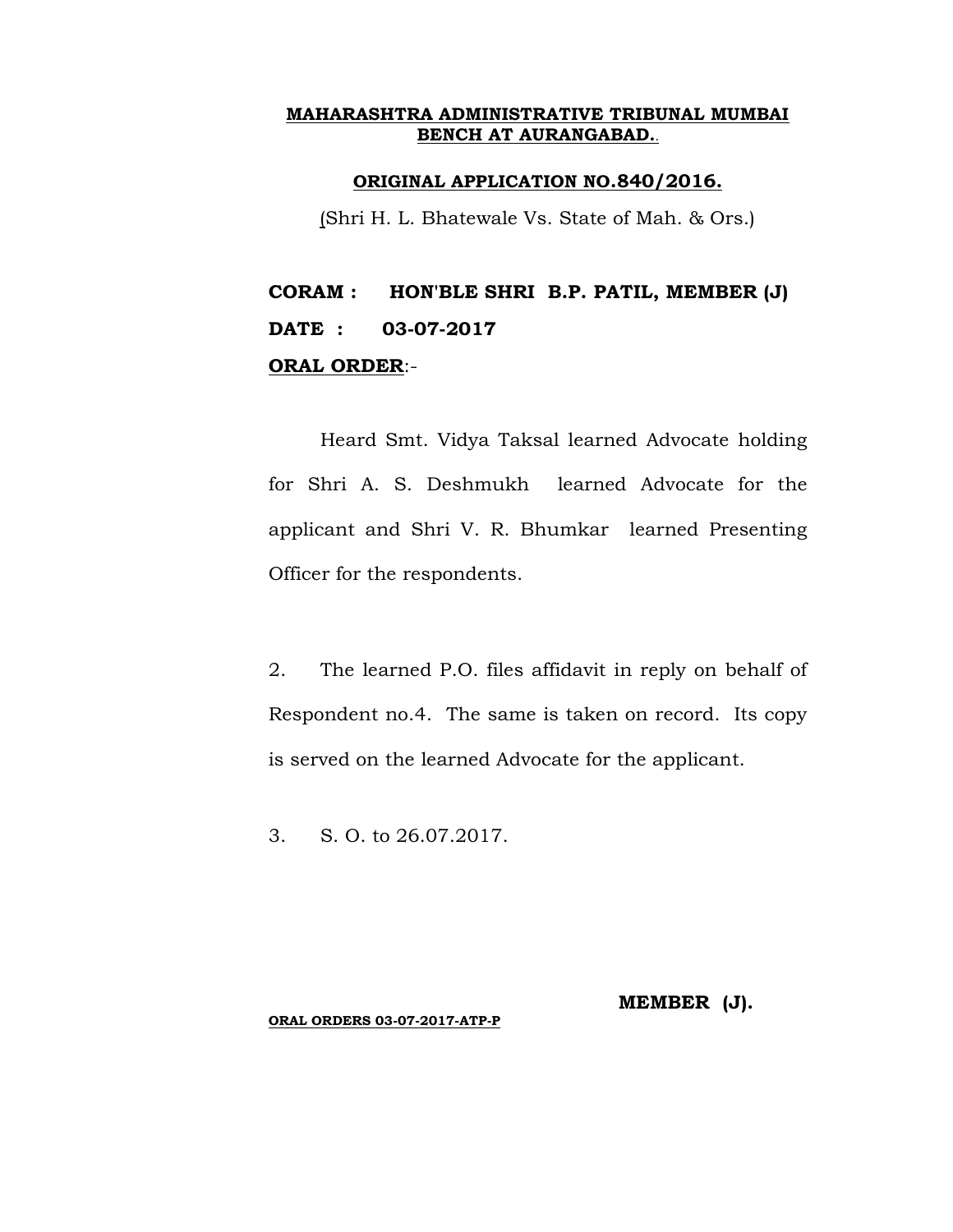#### **ORIGINAL APPLICATION No.29/2017.**

(Shri S. D. Chaudhari Vs. State of Mah. & Ors.)

# **CORAM : HON'BLE SHRI B.P. PATIL, MEMBER (J) DATE : 03-07-2017 ORAL ORDER**:-

None appears for the applicant. Shri V. R. Bhumkar learned Presenting Officer for the respondents no.1 & 2 and Shri S. D. Dhongde learned Advocate for the Respondent no.3 are present.

2. Shri V. R. Bhumkar learned Presenting Officer for the respondents no.1 & 2 and Shri S. D. Dhongde learned Advocate for the Respondent no.3 seek time to file respective affidavit in replies. Time granted.

3. S.O. to 03.08.2017.

#### **MEMBER (J).**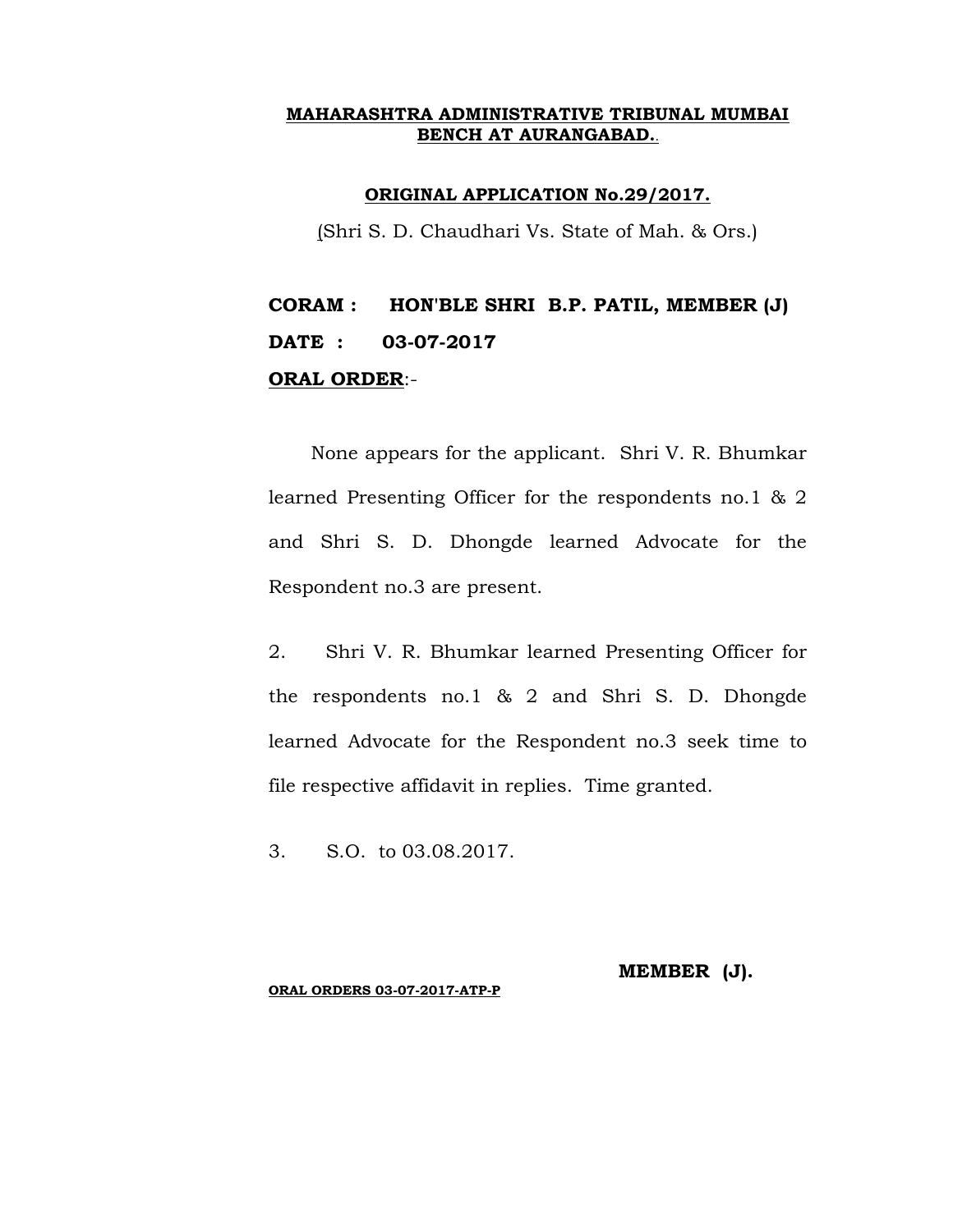## **ORIGINAL APPLICATION NO.43/2017.**

(Shri N. S. Patil Vs. State of Mah. & Ors.)

# **CORAM : HON'BLE SHRI B.P. PATIL, MEMBER (J) DATE : 03-07-2017 ORAL ORDER**:-

None appears for the applicant. Smt P. R. Bharaswadkar learned Presenting Officer for the respondents is present.

2. The learned P.O. seeks time to file affidavit in reply on behalf of Respondents. Time granted.

3. S. O. to 3.8.2017.

**ORAL ORDERS 03-07-2017-ATP-P**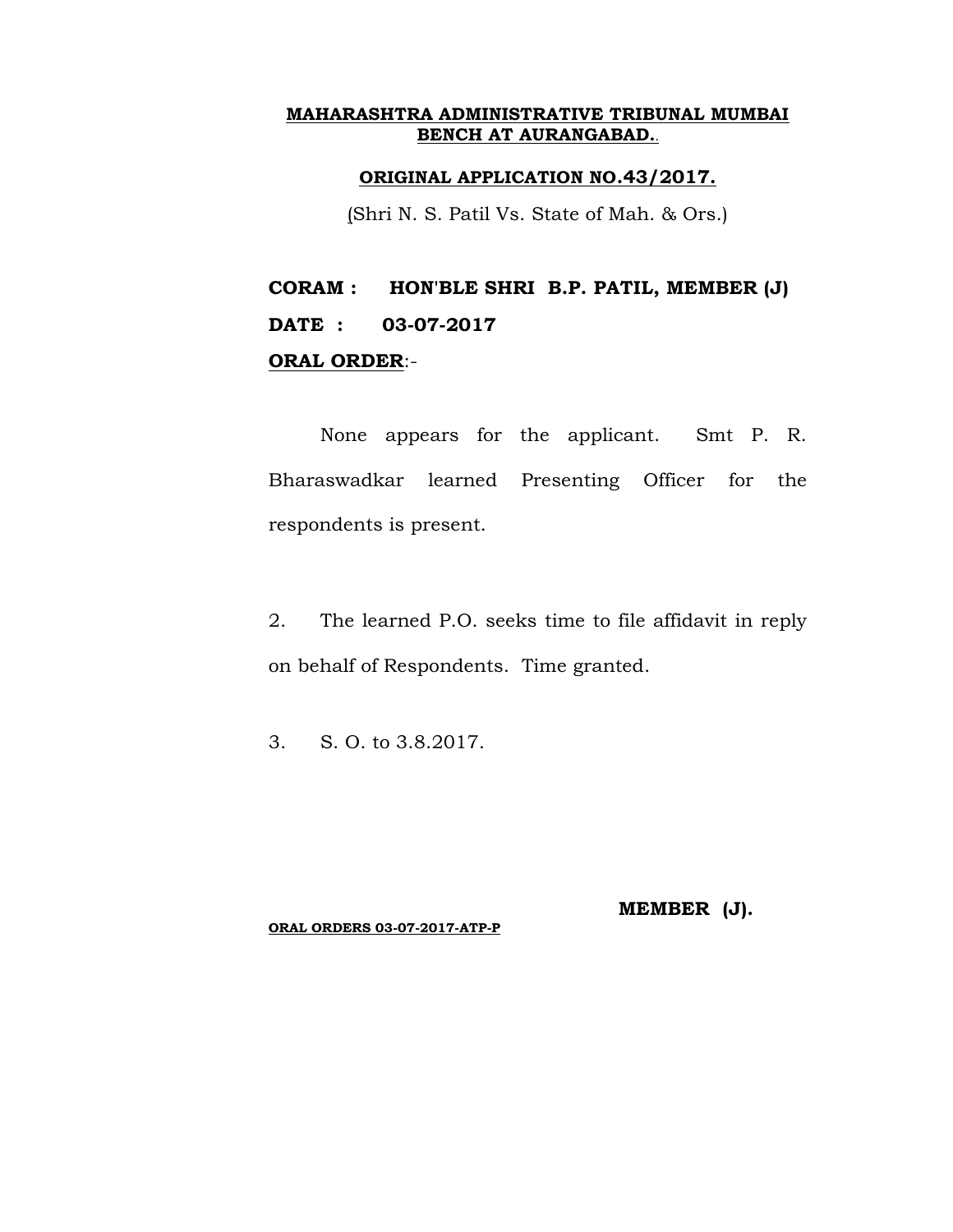## **ORIGINAL APPLICATION NO.131/2017.**

(Ms. Anita T. Shinde Vs. State of Mah. & Ors.)

# **CORAM : HON'BLE SHRI B.P. PATIL, MEMBER (J) DATE : 03-07-2017 ORAL ORDER**:-

Heard Shri D. K. Dagadkhair learned Advocate for the applicant and Shri M. S. Mahajan learned Chief Presenting Officer for the respondents.

2. The learned C.P.O. files affidavit in reply on behalf of Respondents no.2 to 4. The same is taken on record. Its copy is served on the other side.

3. The learned Advocate for the applicant seeks time to file affidavit in rejoinder. Time granted.

4. S. O. to 07.08.2017.

**MEMBER (J).**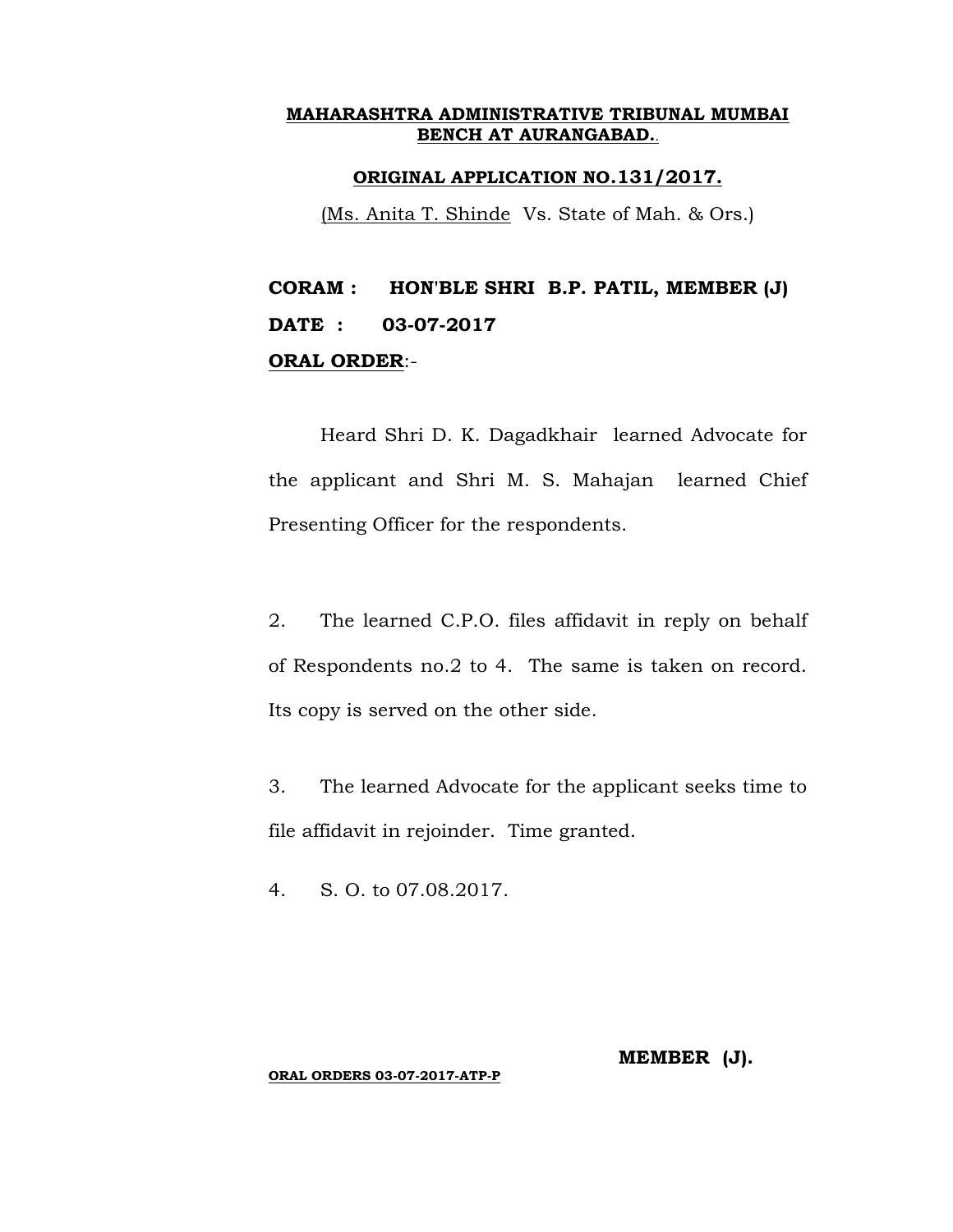## **ORIGINAL APPLICATION NO.166/2017.**

(Shri Shaikh Gafar Vs. State of Mah. & Ors.)

# **CORAM : HON'BLE SHRI B.P. PATIL, MEMBER (J) DATE : 03-07-2017 ORAL ORDER**:-

Heard Shri V.V. Tarde learned Advocate for the applicant and Smt D. S. Deshpande learned Presenting Officer for the respondents.

2. The learned P.O. files affidavit in reply on behalf of Respondent no.1. The same is taken on record. Its copy is served on the other side. She seeks time to file affidavit in reply on behalf of rest of the Respondents. Time granted.

3. S. O. to 4.8.2017.

**MEMBER (J).**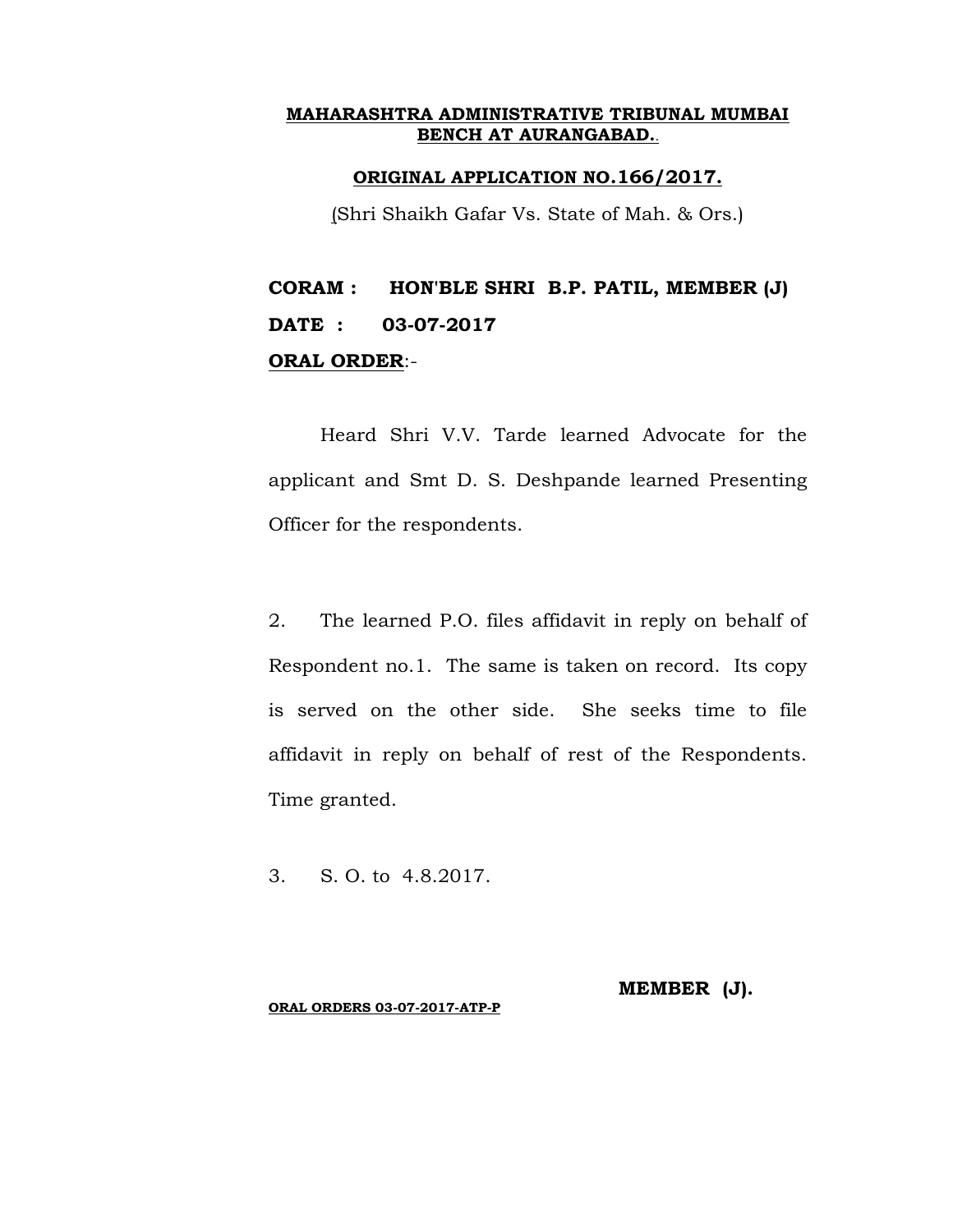## **ORIGINAL APPLICATION NO.305/2017.**

(Ms. Rajmudra M. Khillare Vs. State of Mah. & Ors.)

# **CORAM : HON'BLE SHRI B.P. PATIL, MEMBER (J) DATE : 03-07-2017 ORAL ORDER**:-

Heard Miss. Ashlesha Raut learned Advocate holding for Shri S. B. Talekar learned Advocate for the applicant and Shri N. U. Yadav learned Presenting Officer for the respondents.

2. The learned P.O. files affidavit in reply on behalf of respondents no. 1 to 3. The same is taken on record.

3. S. O. to 10.07.2017. Status-quo granted earlier to continue till then.

**MEMBER (J).**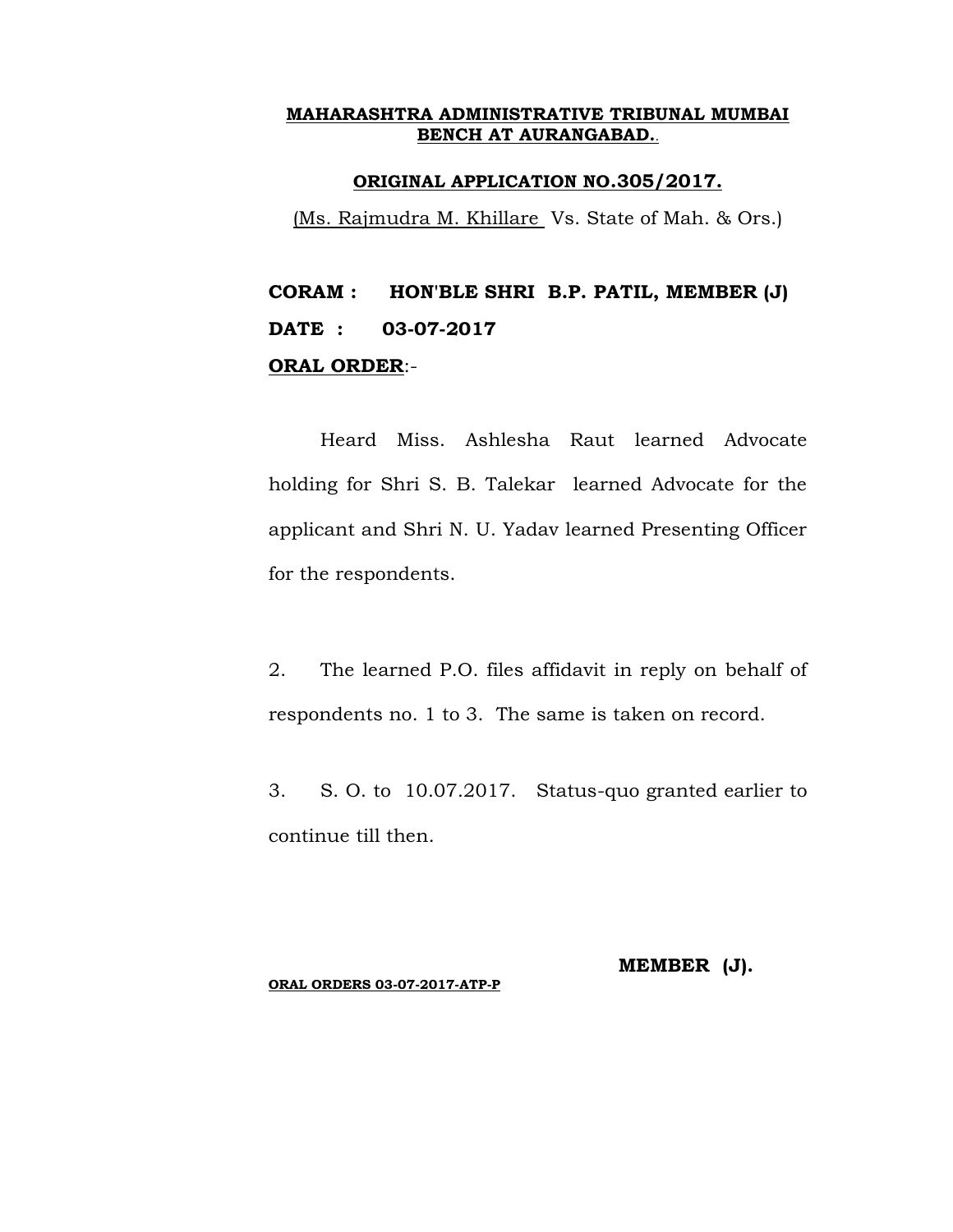### **ORIGINAL APPLICATION NO.355/2017.**

(Shri R. T. Dawange Vs. State of Mah. & Ors.)

## **CORAM : HON'BLE SHRI B.P. PATIL, MEMBER (J) DATE : 03-07-2017 ORAL ORDER**:-

Heard Shri K. B. Jadhav learned Advocate for the applicant and Shri M. S. Mahajan learned Chief Presenting Officer for the respondents.

2. The learned C.P.O. seeks time to file affidavit in reply on behalf of Respondents. Time granted.

3. S. O. to 04.08.2017.

**ORAL ORDERS 03-07-2017-ATP-P**